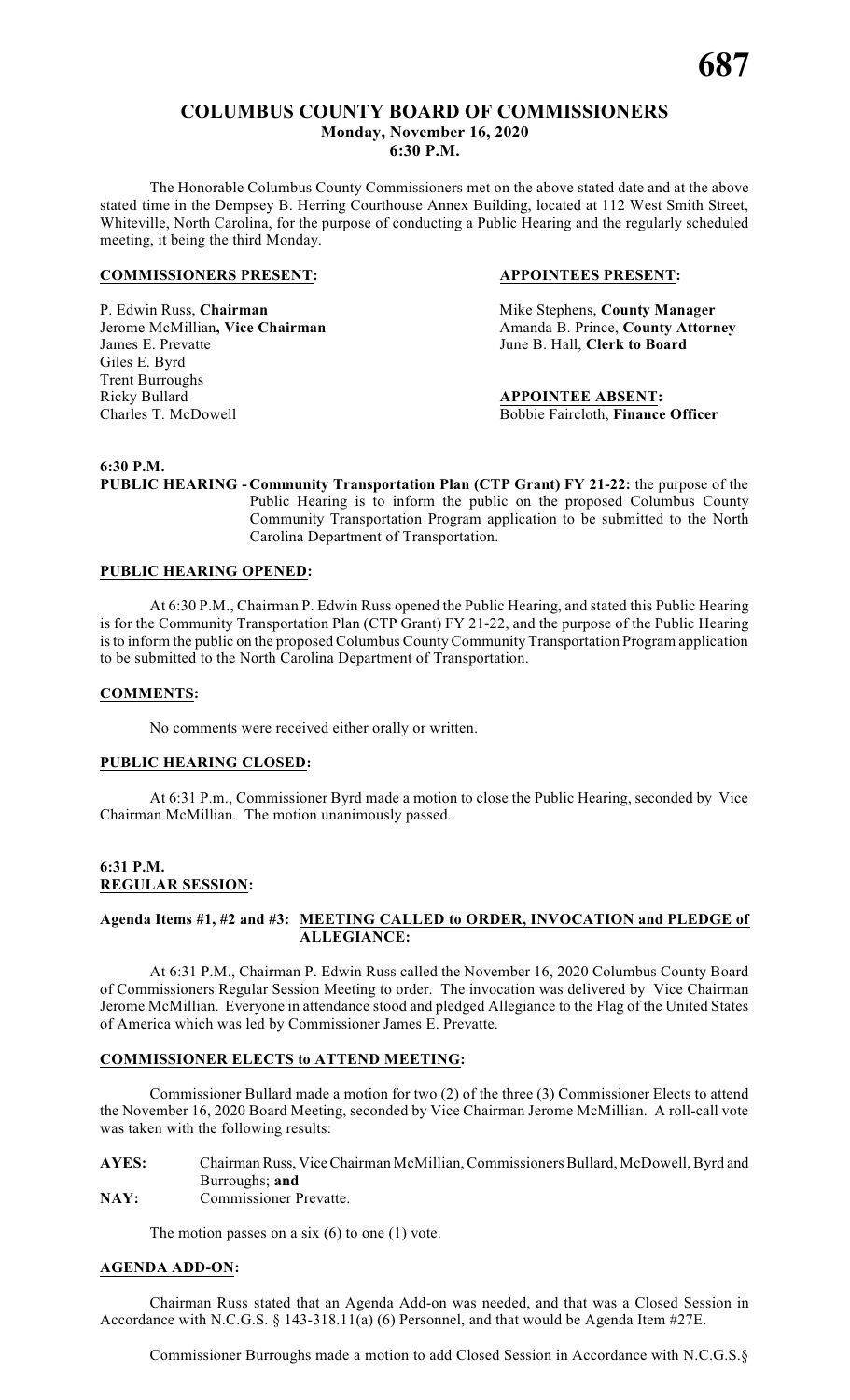143-318.11(a) (6) Personnel as Agenda Item #27E, seconded by Commissioner Byrd. The motion unanimously passed.

# **ADJUSTMENT to AGENDA:**

Chairman Russstated that an adjustment would be made to the Agenda, and that adjustment would be to move Agenda Items #4 and #5 to Agenda Item #26-C.

# **Agenda Item #6: BOARD MINUTES APPROVAL:**

Commissioner McDowell made a motion to approve the November 02, 2020 Columbus County Board of Commissioners Regular Session Meeting Minutes, as recorded, seconded by Commissioner Prevatte. The motion unanimously passed.

# **Agenda Item #7: EMERGENCY SERVICES - DEPARTMENTAL UPDATE:**

Kay Worley, Emergency Services Director, delivered the following Departmental Update.

\*Statistical information obtained from July 1, 2019 to June 30, 2020

# **Emergency Management**

- Dispatched and/or responded to 54 calls.
- Serving as the Incident Commander for COVID.
- Currently still working on Hurricane Recovery from Matthew and Florence. Working with County Administration on the CDBG-DR grant money.
- Serving on the County Long Term Planning Recovery Committee and Columbus County Disaster Response. These committees are compiled of our VOADs working in the county to assist the residents with unmet needs.
- Received \$38,904.03 for completion of Emergency Management Performance Grant.
- Working with the Local Emergency Planning Committee on continuing development of county Rope Rescue and Water Rescue Teams.
- Upgraded the County Rehab trailer to make it more incident ready in the event it is needed for Fire/EMS/LEO.
- Replaced 40kw generator for the admin offices, due to age and problems with older generator. Replaced carpet and added security feature at main door.
- Assisted Board of Elections with tents, water, ice and message boards to slow down traffic at the Board of Elections.

# **911**

- Dispatches for all fire, EMS, Police Departments and Sheriff's Office. Also dispatch for Forestry Service, SCC Campus Security, Department of Transportation, Animal Control, Utility Companies, Department of Social Services, Emergency Management, Fire Marshal and Juvenile Justice.
- Breakdown of calls received from July 1, 2019 to June 30, 2020: **Phone Calls**

| <b>TOTAL</b>           | 129,309 |
|------------------------|---------|
| Administrative Calls - | 76,532  |
| 10 digit Emergency -   | 5.771   |
| 911 Calls Received -   | 47,006  |

- Calls entered into Computer Aided Dispatch 63,454 Source: ECATS(statewide call tracking system)
- Total EMS calls 18,472; increase of 3,956 calls from last year.
- Total Fire calls  $-9,185$ ; increase of 3,933 calls from last year.
- Total Law Enforcement calls 53,528; decrease of 884 calls from last year.
- These totals do not reflect the amount of calls entered into CAD, they reflect the number of calls that each discipline was dispatched to respond.
- According to Session Law (SL 2019-00) PSAP's will implement plans to migrate to the State ESInet on or before July 1, 2021. The ESInet is the Statewide Telephone Network that will connect all PSAP's if needed and calls can be transferred and answered at any location in the state. Expected Go Live Date February 10, 2021.
- Continuously receiving software upgrades for Computer Aided Dispatch (CAD).
- Continuously receiving mapping system upgrades.
- Due to COVID each case that is positive we are now responsible for flagging that address to make first responders aware that they are wearing their appropriate personal protective equipment. When the individual has recovered we in turn un-flag the address.
- Currently have 3 vacant positions.

# **Addressing**

- New addresses issued are 330. Changes to existing roads are 1,824. 9 new roads have been added in the county.
- Purchased equipment so we can make road signs in the Addressing office, which reduced the cost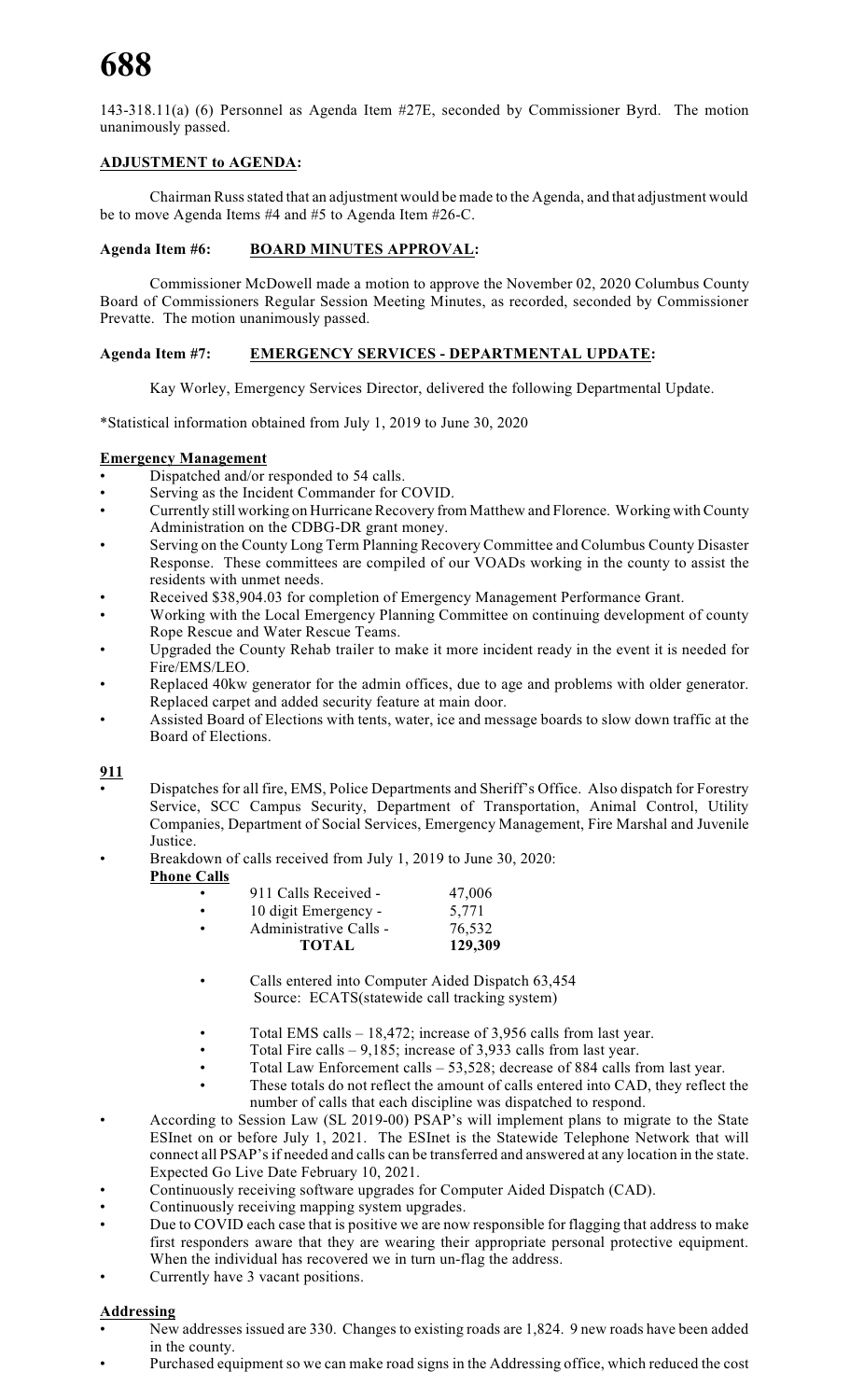

of ordering signs.

- Responsible for replacing road signs if they are damaged or stolen (which is a problem) . Also responsible for maintaining road signs.
- Working on a project in which we will have a picture of every house and/or business that is addressed in the county. These pictures are given to our county GIS department which reviews and places these up to date pictures in the 911 database. 104 roads have been completed.
- Filled vacant sign technician position.

# **Fire Marshal's Office**

- Responded to 110 calls (61 structure fires, 9 illegal burns, 5 vehicle fires, 6 woods fires, 6 accidents, 1 Search and Rescue, 24 public service miscellaneous (gas leak, hazardous condition).
- Conducted 54 fire investigations
- Conducted 365 fire inspections including schools, businesses, day cares, foster homes and group homes, generated \$14,415.
- Issued 15 permits generating \$4,123.
- Issued 5 civil citations for \$500.
- Filled vacant Deputy Fire Marshal and vacant part-time Fire Inspector positions.
- Plan Reviews for new constructions total 8.
- Installed smoke detectors and carbon monoxide detectors in homes throughout the county that were in need.
- Worked with departments to prepare for NCDOI rating inspections to help lower ratings.
- Working with engineers, architects, contractors on several new construction projects and upgrades throughout the county.
- Assisted Emergency Management with the gown project due to Covid as well as assisting with resource request.

# **Communications**

- Currently working with NC Hwy Patrol and Motorola on installing and converting to the Highway Patrol Viper system as well as installation of a new county wide paging system.
- Project Kickoff Meeting was held March 11, 2020 with Communications Committee and Motorola. This date was chosen by Motorola.
- Based on time line of project given to us at the kickoff meeting final system acceptance will occur on May 17, 2021. Due to COVID this date may be pushed out an additional couple of months.
- Talk groups for fire/ems/leo have been given to Motorola. Motorola submitted the Talk groups to Hwy Patrol, there were a few changes made but they were not major. These have been approved.
- Templates are almost complete, we cannot complete until we receive approval from our mutual aid counties, one neighboring county is revising their template and it should be complete in another week or so. Received Highway Patrol's new template on November 5 their templates will be included in the county template.

Also, with Horry County there is a process before we can add their templates to ours. Keep in mind that these surrounding counties have to give us approval for using their Talk groups/templates and they have to give us their talk group/template information first. In return we will be providing them approvals and our Talk groups.

- Each tower in the county is required to have a structural analysis before any equipment can be added to a tower site. Based on the information we have received there are 3 tower sites in the county that have not passed. We are working with Motorola on possible solutions, keep in mind, these sites not passing may hold the project up as well. The tower sites that did not pass are Lake Waccamaw, 911 center and Fair Bluff.
- The tower at the 911 center did not pass the structural analysis, the analysis showed inadequacies with the foundation as well as the tower. This tower will need to be further investigated. The tower may need to be remediated or even taken down.
- Emergency Responder radios are being programmed and reprogrammed by our department on a day to day basis.
- Our office is responsible for maintaining all Viper Id#'s, serials numbers, assignments, and authorization with NC Hwy Patrol.

Keep in mind there are other entities involved in this project that control certain aspects, which in turn takes it out of our hands.

# **COVID Response**

- Anticipating a shortage of Personal Protective Equipment, specifically gowns, we came up with our "Gown Project", the county purchased fabric from a local vendor, pattern for gowns obtained, a local prison cut out the pattern and we requested volunteers from local seamstresses to assist in sewing the material. Once sewn they were delivered to our local hospital to be cleaned, disinfected, sanitized. When completed we distributed to our emergency responders. We have provided 2,700 cloth gowns to our emergency responders and hospital. These are reusable.
- Not knowing how many deaths we would have in our county and our morgue holds only 2 bodies we made a temporarily morgue in the event we needed it.
- We also have a quarantine facility set up in the county in the event someone needs a place to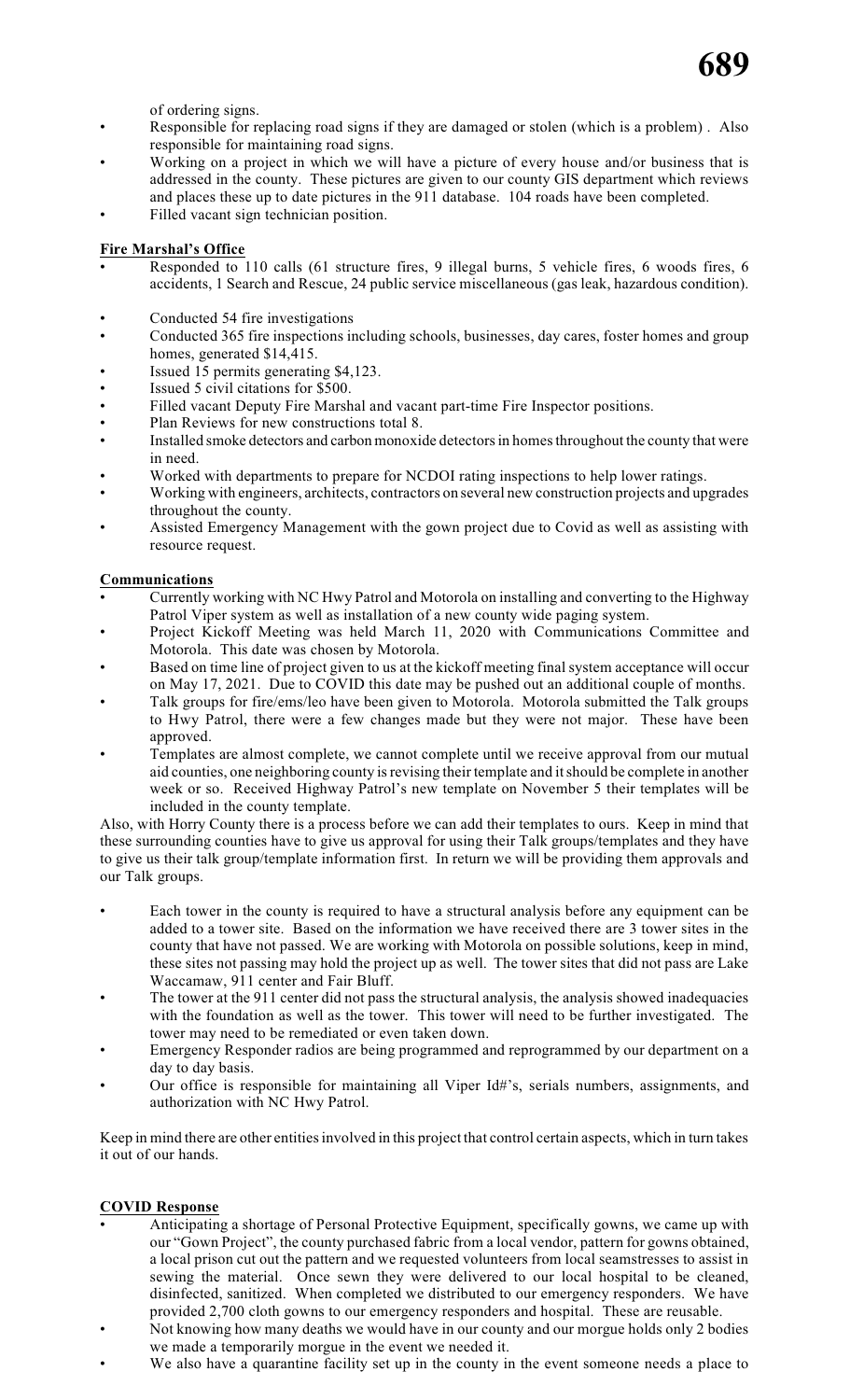# quarantine.

- Made preparations for shelter operations during a pandemic. Setting up assessment areas in which temp is taken and medical questions asked before entering a shelter. Identified isolation areas in shelters for people that were not able to pass the medical assessment, areas where people may be running a fever, or have been exposed to someone with Covid, providing a place for them so no one is turned away.
- Worked daily with our local hospital, nursing homes, funeral homes and first responders to ensure they had all the necessary staffing and personal protective equipment to perform their jobs. Any shortages we were able to fill locally or through the state. No agency that I am aware of ever ran completely out of PPE which is something to be proud of, we worked very hard to make sure this did not happen. Because there were extreme shortages of PPE throughout the state.
- Our office received and filled over 270 resource requests from agencies throughout the county.
- Assisted in filling staffing requests from our local nursing home. Due to them being directly affected by COVID we assisted in helping find staffing during their time of need.
- We now have a very small storage area with supplies on hand of surgical masks, N95 masks, gowns, gloves any and all PPE equipment that may be needed for the county. In the event we become short we immediately reach out to the state.
- All agencies know that in the event they have a shortage of supplies to reach out to our department.
- Several new protocols were put into place by our EMS Medical Physician for emergency response. These protective measures were put in place to protect our first responders. To my knowledge because of this no first responder has tested positive for Covid due to working in an emergency services function. Daily our first responders are providing medical care to COVID patients and transporting to the hospital.
- Daily we have conference calls with State officials, County leadership, our local hospital and first responders since the pandemic.
- The State EOC has been opened for over 240 days.
- Ordered, received and distributed 50,000 cloth masks.
- Entered 193 WebEOC request to NCEM for needed supplies throughout the county. As well as monitored ReadyOps new program to assist Churches, dental offices and funeral homes with state request forsupplies. Once these requests were filled by the State our office received the items and was responsible for distribution.
- Daily conference calls were held with our local and state partnering agencies. Conference calls are still being conducted.
- Ordered 169 pallets of free hand sanitizer for the county.

# **Regular Attended Meetings, Conferences and Con-Ed**

- Monthly Fire  $&$  Rescue Association Meetings
- Quarterly EMS Peer Review Committee Meetings
- Quarterly Fire Peer Review Committee Meetings
- Quarterly LEPC Meetings
- Quarterly Emergency Food & Shelter Board Meetings
- Communications Meetings
- Emergency Management Forums
- Quarterly SERAC Meetings
- **EM Conferences Biannually**
- 911 State Board Meetings
- County Safety Committee Meetings
- Eastern Carolina Fire & Rescue Association meetings
- Fire Investigators Conference
- Con-Ed classes for Fire Inspections/Fire Investigations
- Con-Ed classes for Emergency Management
- Long Term Disaster Recovery Meetings

\*\*Some meetings were cancelled due to Covid, some have transitioned into conference calls.

# **DISCUSSION:**

- In-depth discussion was conducted relative to the following:
- 1. Potential extra costs of adding additional equipment to the existing towers, and the possibility of having to construct other towers;
- 2. DRAFT Memorandum of Understanding with Horry County and State Highway Patrol to use radio equipment; **and**
- 3. Authorizing Kay Worley, Emergency Services Director, to sign the documents when they are finalized.

# **MOTION:**

Commissioner McDowell made a motion to authorize Kay Worley to sign documents on the radio system when they are finalized, seconded by Commissioner Bullard. The motion unanimously passed.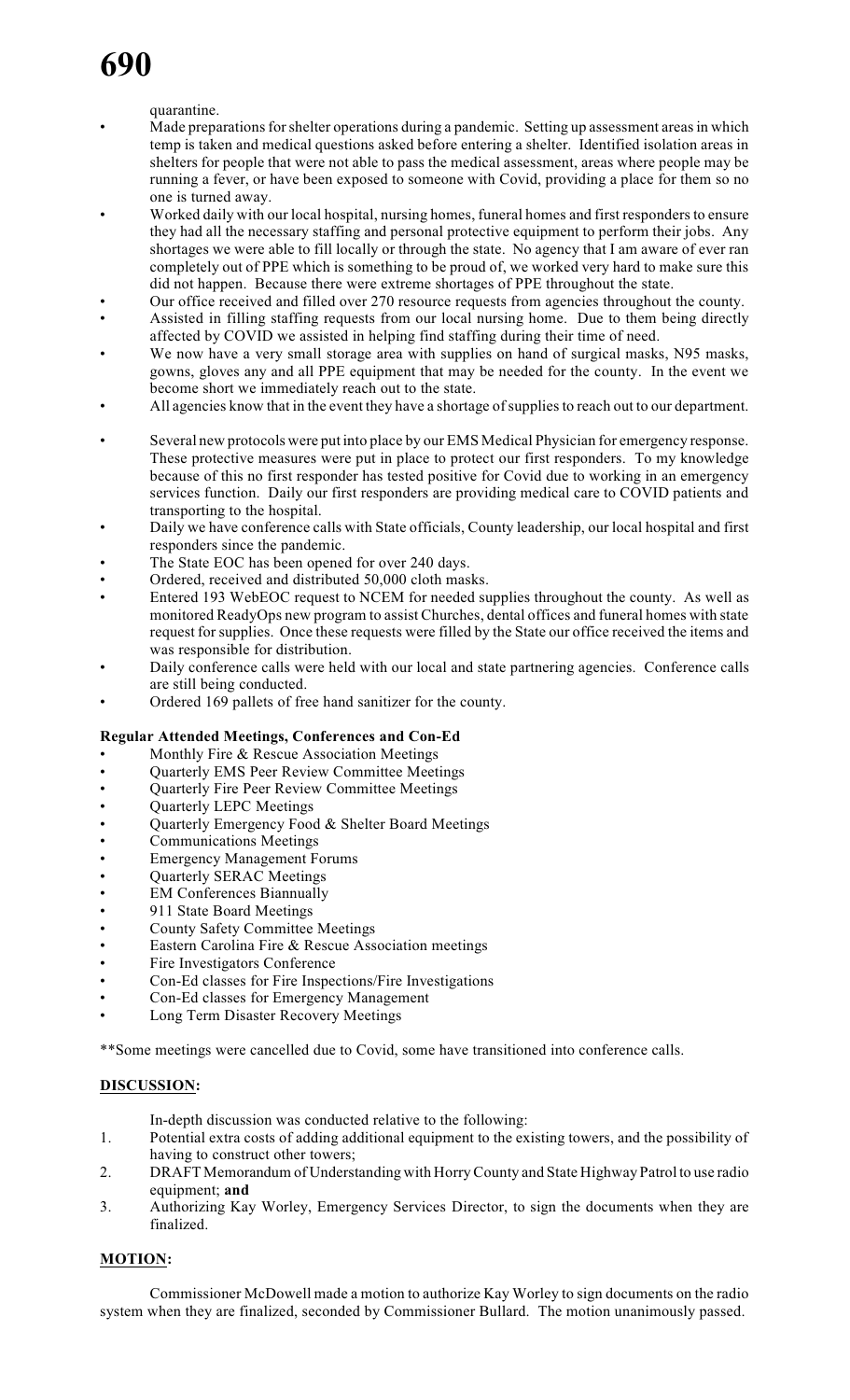### **Agenda Item #8: COOPERATIVE EXTENSION - DEPARTMENTAL UPDATE:**

#### Dalton Dockery, Cooperative Extension Director, delivered the following Departmental Update. **(This was originally scheduled for October 19, 2020 Meeting which was cancelled.)**

We continue to bring the best research and resources from NC State and NC A&T State University to every county and the Cherokee Reservation. We strive to strengthen the economy though profitable, sustainable and safe food, forest and green industry systems; protect the environment and natural resources; and empower youth and families to lead healthier lives and become community leaders. We provide informal community-based learning opportunities and technical assistance to people, businesses and governments. Our research-based solutions can improve the way you live, work and play.

In the year 2019, our primary goal was to focus on customer service. N.C. Cooperative Extension continues to address the many issues facing our county, our state and our nation. Extension, with your help in 2020, will continue to shine as we continue our focus on meeting the needs of citizens. There are only a few organizations that continue to have the longevity that Extension has experienced. This was only made possible by your support of the many programs that we offer, and again we say thank you.

Extension has and will continue to address many issues facing our county. We take pride in making sure we have a positive impact within the County. We remain committed to working in areas true to Extension's mission that are important to our customers.

The Columbus County Extension team has worked extremely hard as we are still rebuilding from the effects of hurricanes that were in 2018.

Please accept our thanks for your time, interest and support throughout the year. As always, we thank you for your continued support.

### **Agenda Item #9: SHERIFF - CREATION and IMPLEMENTATION of new UPDATED POLICES:**

The Honorable Sheriff Jody Greene requested Board approval of \$49,961.00 for creation and implementation of new updated polices for both the Sheriff's Office and Detention Center to decrease risk and liability.

After discussion was conducted, it was the general consensus of the Board to table this Agenda Item until the next meeting (December 07, 2020).

# **Agenda Item #10: ECONOMIC DEVELOPMENT - COMMITMENT LETTER to PNG to EXPEND \$50,000:**

Gary Lanier, Economic Development Director, requested Board approval to expend \$50,000 to establish a natural gas distribution system in Tabor City.

Commissioner Prevatte made a motion to approve to expend fifty thousand and 00/100 (\$50,000.00) dollars to establish a natural gas distribution system in Tabor City, seconded by Commissioner Burroughs. The motion unanimously passed.

### **Agenda Item #11: PURCHASING - UPDATE of PURCHASE ORDERS, POLICY III-2:**

Stuart Carroll, Purchasing Director, requested Board approval of the update to Purchase Orders, Policy III-2. **(This will be the second reading.)**

Commissioner Prevatte made a motion to approve the update of Purchase Orders Policy, Policy # III-2, on the second reading, seconded by Vice Chairman McMillian. The motion unanimously passed.

#### **Agenda Item #12: PURCHASING - UPDATE of PURCHASE ORDERS, POLICY III-6, CREDIT CARD PROCEDURE/APPLICATION:**

Stuart Carroll, Purchasing Director, requested Board approval of the update to the Purchase Orders Policy, #III-6 Credit Card Procedure/Application. **(This will be the second reading.)**

Commissioner McDowell made a motion to approve the update to the Purchase Order Policy, #III-6, on the second reading, seconded by Commissioner Byrd. The motion unanimously passed.

#### **Agenda Item #13: PURCHASING - ESTABLISH a BID PROTEST PROCEDURE POLICY II-13:**

Stuart Carroll, Purchasing Director, requested Board approval to establish a Bid Protest Procedure. **(This will be the second reading.)**

Commissioner Byrd made a motion to approve to establish a Bid Protest Procedure, on the second reading, seconded by Commissioner Prevatte. The motion unanimously passed.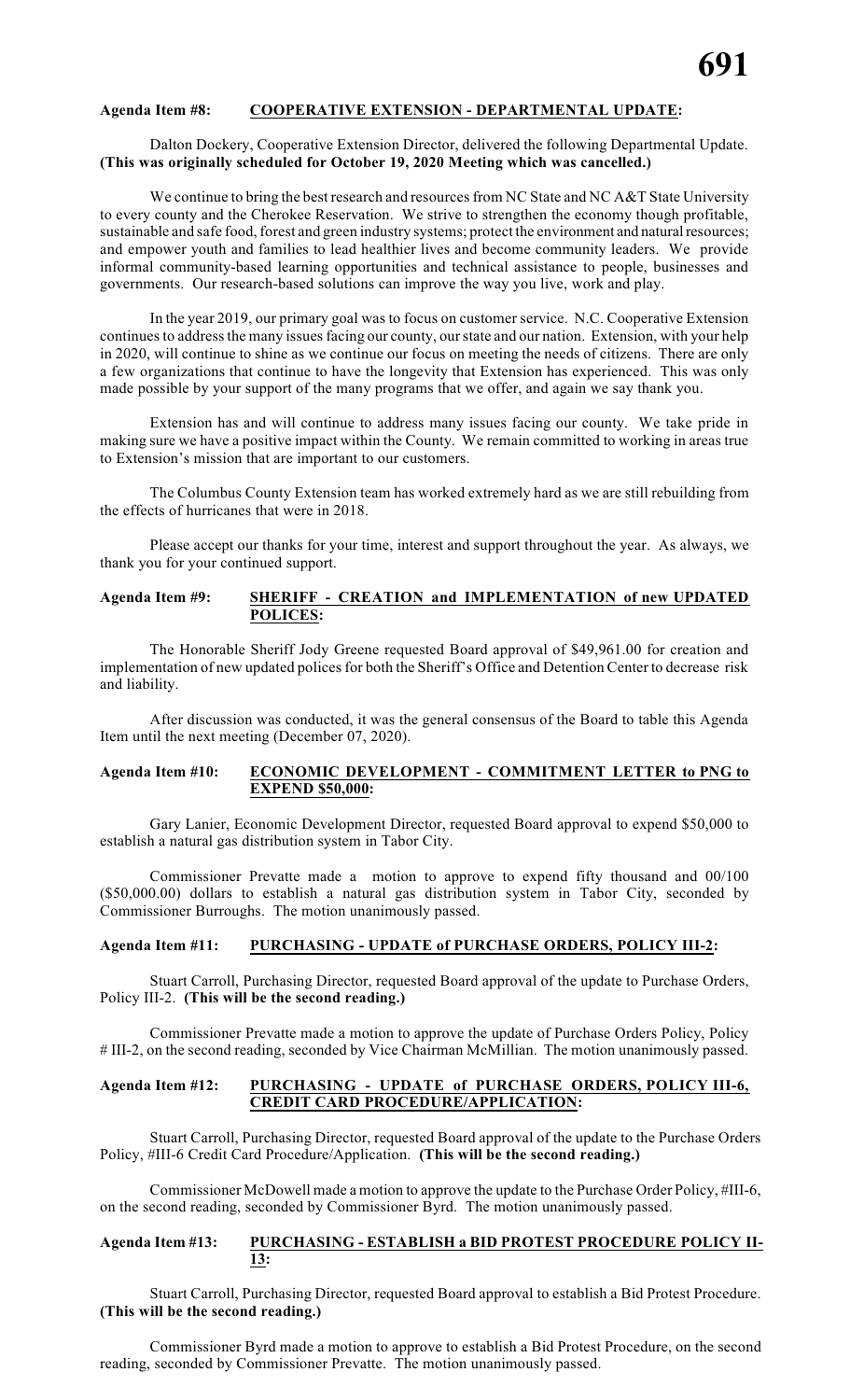# **Agenda Item #14: SOCIAL SERVICES - MONTHLY ADMINISTRATIVE UPDATE:**

Algernon McKenzie, Social Services Director, delivered the following October 2020 Administrative Update.

Columbus County DSS continues to participate in Covid-19 Planning Team calls three times each week at 9am. Updates are given on the County's and State's Covid-19 status to assist in safety measures for our employees; as well as how to access resources for our citizens.

Our department experienced some staff turnover during the month of October. We have been able to fill some positions from within and have advertised for the others.

We have received Covid-19 funds from DHHS to assist with Adult Protective Services and Child Protective Services. These funds are to be used to support teleworking activities to ensure the safety of staff while completing mandated visits. We received \$41,683.00. These funds will be used to purchase lap tops and personal protective equipment to assist APS/CPS staff with virtual court sessions, visits and required virtual trainings during this pandemic. We are working with our county MIS Department to get information needed to make purchases. These funds must be expended by December 31, 2020.

During the month, I participated on two statewide calls and a webinar with the Director's Association. We received an update on Medicaid Transformation; which is scheduled to take place in July of 2021. This will require that Medicaid recipients enroll in a health plan with one of the five providers across the State. There will be a website developed to provide information to the public and training provided to DSS staff on Medicaid Managed Care.

We were informed the MOU between DHHS and local counties would be sent out to counties by October 12, 2020. All counties are required to sign the MOU and return it by the end of December. The MOU outlines program requirements and performance standards in the various program areas administered by the local DSS agencies. This is an annual agreement, however, due to the pandemic, the new agreements will be for eighteen months. It will be effective January 1, 2021 through June 30, 2022.

We are now starting to prepare for the Energy Assistance Program season. We are now able to complete phone interviews when individuals complete an application for heating assistance through the Crisis Intervention Program (CIP). Individuals must meet the income guidelines and can receive up to \$600.00 in assistance with their heating source, including wood. Applications are available in our lobby or can be printed from the State website.

Lastly, we are continuing to provide personal protective equipment and cleaning common areas throughout the day. Washing hands, wearing masks and social distancing continue to be stressed during work hours.

| <b>Economic Services</b>                |                                                                                                                                                        |  |  |
|-----------------------------------------|--------------------------------------------------------------------------------------------------------------------------------------------------------|--|--|
| <b>PROGRAM</b>                          | <b>STATISTICS</b>                                                                                                                                      |  |  |
| <b>Food &amp; Nutrition</b>             | Applications Taken: 140<br>Applications Approved: 164<br>Active Cases: 5,994<br>Benefits Issued: \$2,182,414.00<br>Participants Served: 12,104         |  |  |
| <b>Adult Medicaid</b>                   | Applications Taken: 105<br>Cases Terminated: 12<br>Redeterminations: 493<br>Applications Processed: 180                                                |  |  |
| <b>Family &amp; Children's Medicaid</b> | Applications Taken: 291<br>Applications Processed: 164<br>Redeterminations: 510<br>Total Medicaid Cases: 14,010<br>Total Individuals Receiving: 20,987 |  |  |

**October 2020**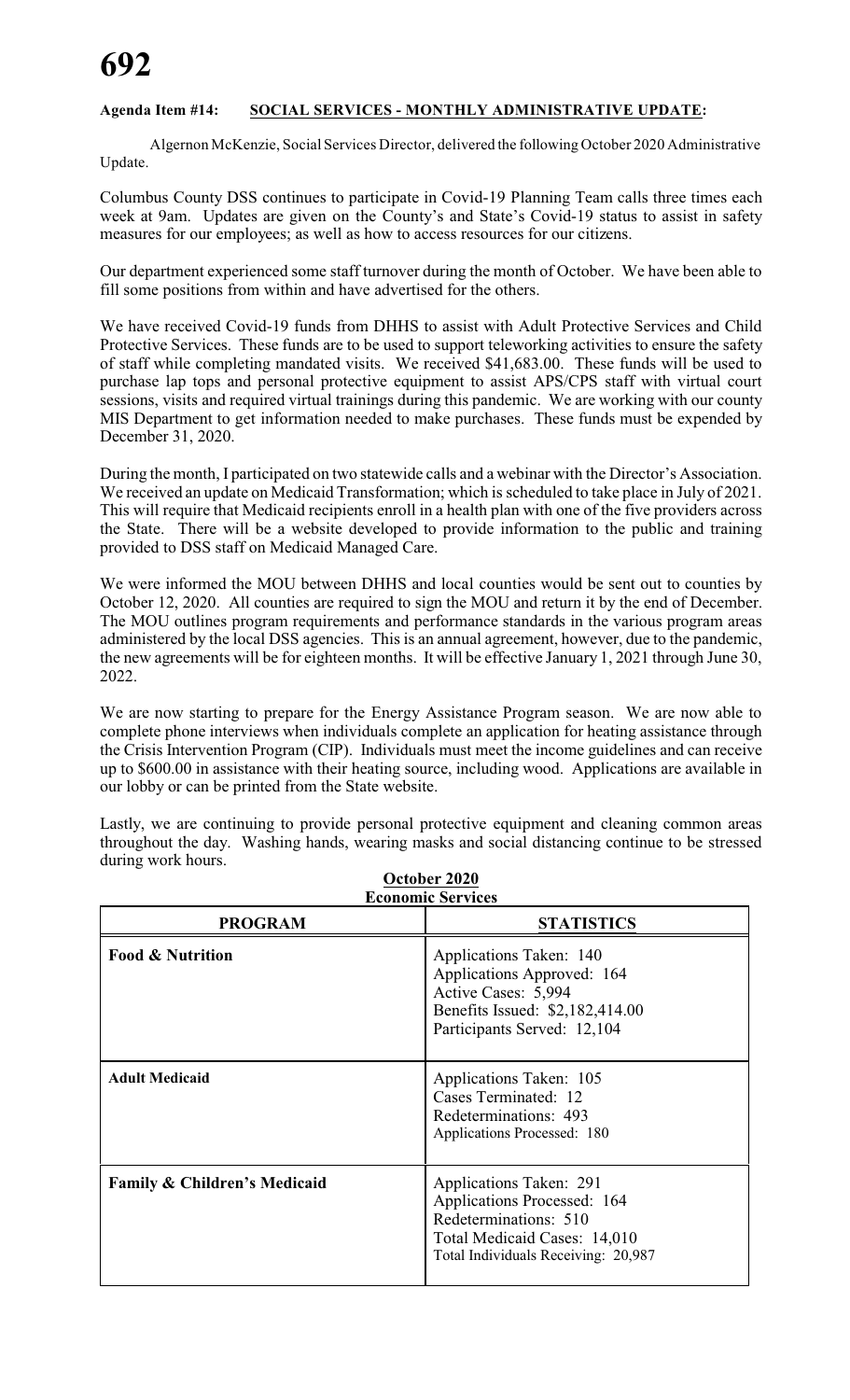| <b>Child Support</b> | <b>Absent Parents Located: 52</b><br>Orders Enforced: 936<br>Active Cases: 3,654 |  |  |
|----------------------|----------------------------------------------------------------------------------|--|--|
|                      | Collections: \$490,278.78                                                        |  |  |

# **October 2020 Human Services**

| <b>PROGRAM</b>                              | <b>STATISTICS</b>                                                                                                                                                                                         |
|---------------------------------------------|-----------------------------------------------------------------------------------------------------------------------------------------------------------------------------------------------------------|
| <b>Adult Services (APS)</b>                 | APS Reports Accepted: 6<br>County Wards: 26<br>Number of Payee Cases: 20<br><b>Adults Served APS: 2</b><br>Number of Medicaid Transportation Trips: 634<br>Amount Requested for Reimbursement: \$5,191.92 |
| <b>Children's Protective Services (CPS)</b> | Reports Accepted: 23<br>Reports Screened out: 41<br>Families Receiving In-Home Services: 45<br>Children Served: 81<br>Contacts with Families Monthly: 505<br>Assessments: 17                              |
| <b>Foster Care</b>                          | Foster Children in Foster Homes: 76<br>Children Placed Outside County: 10<br>Agency Adoptions: 0<br>Pending Adoptions: 2<br>Total Foster Homes Licensed: 5<br>Total Children in Foster Care: 78           |
| <b>Work first Employment (TANF)</b>         | Applications Taken: 23<br>Applications Approved: 11<br><b>Individuals Receiving Benefits: 243</b><br>Entered Employment: 0<br>Number in Non-Paid Work Experience: 0                                       |
| <b>Program Integrity</b>                    | Collections for Fraud: \$3,217.05<br>New Referrals: 14<br>Cases Established: 9                                                                                                                            |
| Day Care                                    | Children Receiving Day Care Assistance: 392<br>Children on the Waiting List: 438<br>Amount Spent on Day Care Services: \$160,994.31                                                                       |

# **Economic Services Program Narrative**

**Child Support/Paralegal and Work First Cash/Medicaid Transportation/Maintenance and Housekeeping Food and Nutrition and Family and Children's Medicaid Adult Medicaid//Rest Home and Nursing Home/Community Alternatives Program (CAP) Submitted by Cyndi Hammonds, Income Maintenance Administrator Reporting Month: October 2020**

# **News/Updates/Vacancies**

# **Food and Nutrition:**

Each month with this pandemic brings a different change for workers to have to keep up with. USDA has approved a waiver for the interview for applications and recertifications. September policy went back to having to complete an interview for both but got approval late in October to waive the interviews unless something is questionable. The maximum allotments for all households was also approved again for October. The waiver for participants to have to work or volunteer a certain number of hours also continues which is making more and more people eligible for benefits and has increased the caseloads. This team has 1 vacancy and 1 new in training.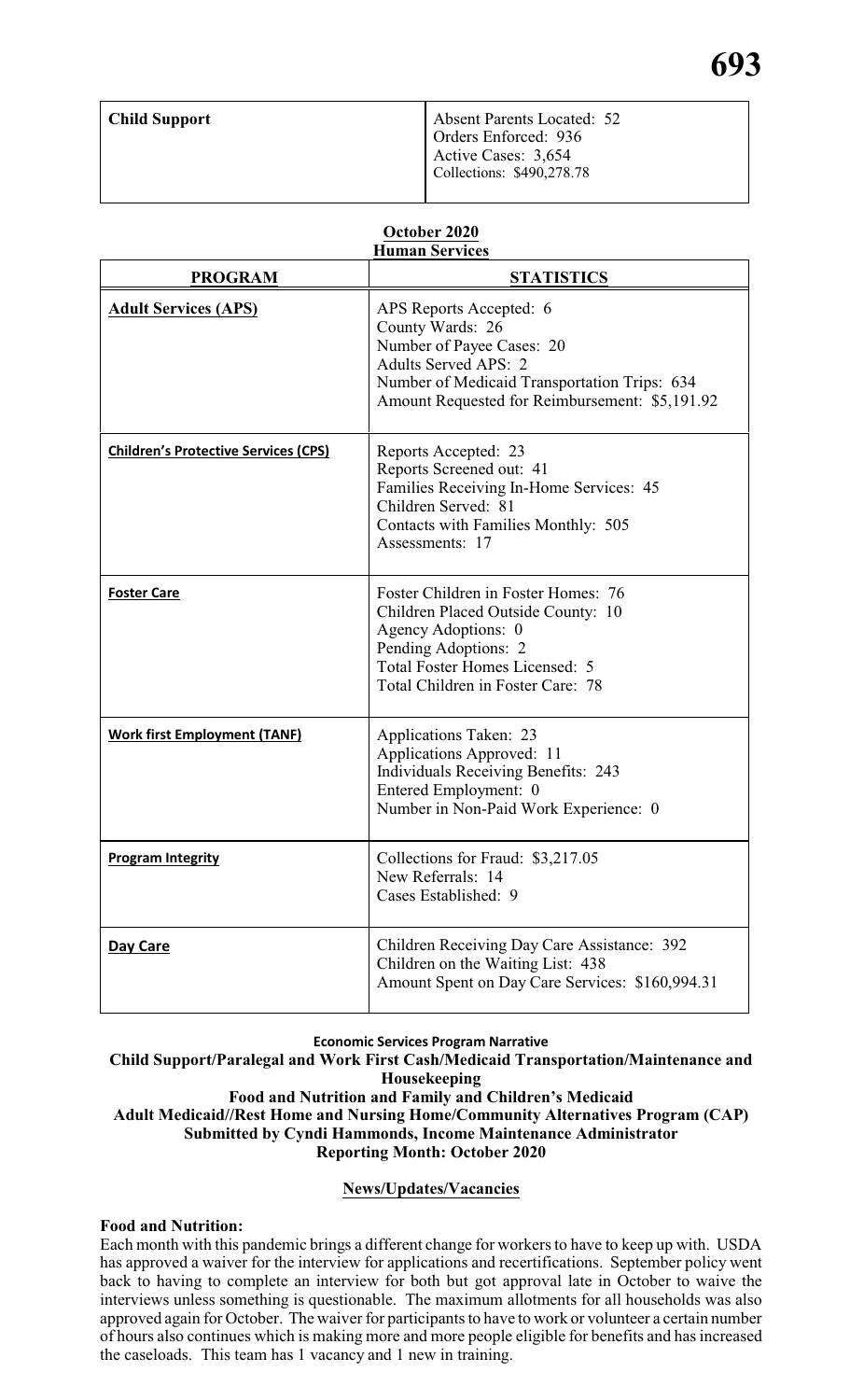# **Adult and Family & Children's Medicaid:**

- The Adult Team consist of Medicaid for Adults at home (PLA-Private Living Arrangement), Adults who are in a Rest Home (Special Assistance); Adults with Rest Home level of care but with a supplemental cash payment can remain at home (Special Assistance In-Home); Adults in a Nursing Home (Long Term Care) and Adults with Nursing Home level of care but can safely remain at home with extra help from an aide (CAP – Community Alternative Program). The "Long Term Care Team" – just completed a virtual cluster meeting with other counties and were informed workers working in Special Assistance will have to pass and receive a certification for the Basic Core Testing in NCFAST coming soon. They stated this will be basically functionality in NCFAST and the very basic policy of the Special Assistance program. Adult Medicaid is very complex however the Long Term Care Team which consist of cases for Special Assistance, Special Assistance In-Home, Nursing Home and CAP programs are even more complex than the basic Medicaid in that workers have to investigate into transfer of assets, trust funds and wills and completing how much money is due from the client to the nursing home each month. These cases can get very complicated and when there are vacancies the other workers are not trained in these programs and the supervisors are having to carry caseloads in order for them to get processed. We currently have 4 vacancies on the Adult Team with 1 of those vacancies being on that team and 2 in training.
- The Family & Children's Medicaid Team continues to have the state process some of their applications prior to them reaching the county. They have been able to help Food and Nutrition complete interviews during their time of being short staffed last month. Both Teams are still unable to terminate clients unless they are deceased, move out of state or request to be removed from the program which has increased their caseloads. This team has 3 vacancies.

# **Child Support and Paralegal:**

Child Support continues to utilize Hallsboro School for court and had to cancel 2 scheduled court dates due to COVID. They continue to utilize phone conferences with applicants and absent parents but have schedule appointments to come to the agency for those that wish to sign a Voluntary Support Agreement, Consents and DNA testing. They prepared 465 cases for court but only heard 275 partially due to the two cancelled court days that had to be continued. This Team has 3 vacancies and one still in training and the clerical position recently being filled with the new worker beginning employment with the agency in November.

# **WorkFirstCash/MedicaidTransportation/Interpreter/Maintenance andHousekeeping/Deputy:**

- WorkFirst continues to complete applications and recertification timely.
- We continue to have issues with billing with Medicaid Transportation and are still waiting on the Help Desk to work out the issues.
- Our Interpreter continues to help with transportation and the Energy Programs when not interpreting.
- Maintenance and Housekeeping continue to clean and sanitize the building throughout the day.

Commissioner Burroughs made a motion to accept the Social Services Monthly Administrative Update, seconded by Vice Chairman McMillian. The motion unanimously passed.

# **Agenda Item #15: SOCIAL SERVICES - MEMORANDUM of UNDERSTANDING (FISCAL YEAR 2020-21 AND 2021-22):**

Algernon McKenzie, Social Services Director, requested Board approval of the Memorandum of Understanding between the North Carolina Department of Health and Human Services and Columbus County.

Commissioner Byrd made a motion to approve the Memorandum of Understanding (Fiscal Year 2020-21 and 2021-22) Between The North Carolina Department of Health and Human Services and Columbus County, seconded by Vice Chairman McMillian. This document will be marked as Exhibit "A", and kept on file in Minute Book Attachments, Book Number 6, in the Clerk to the Board's Office, for review.

# **Agenda Item #16: PUBLIC TRANSPORTATION - NORTH CAROLINA DEPARTMENT of TRANSPORTATION and ASSOCIATED DOCUMENTS:**

Joy Jacobs, Public Transportation Director, requested the Board to approve and authorize the Chairman to sign resolution and all related documents for our Transportation Grant for FY 21-22. In addition, authorize the County Attorney and Chairman to sign the Certificates of Assurances to arrive at a later date.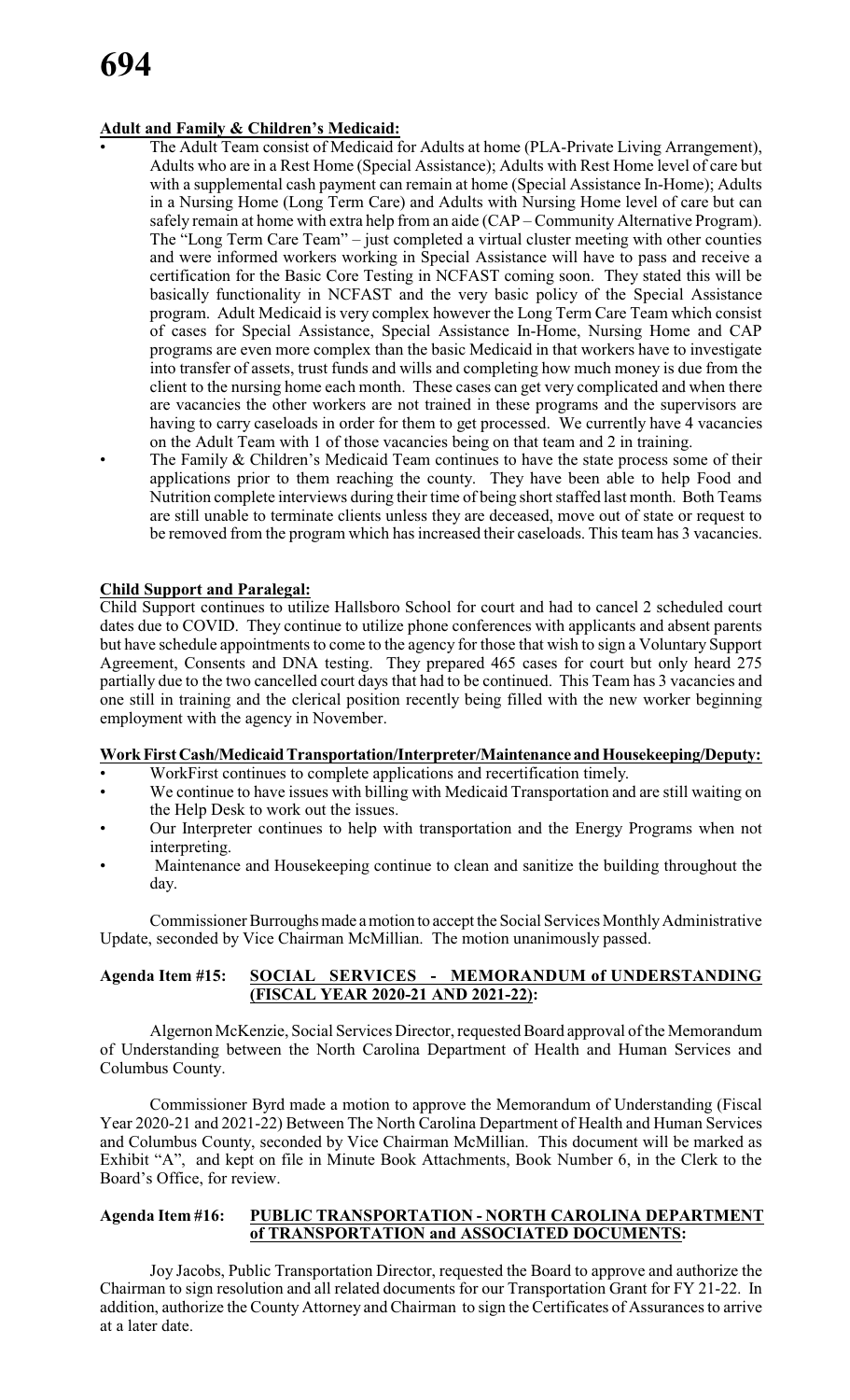#### **PUBLIC TRANSPORTATION PROGRAM RESOLUTION FY 2021 RESOLUTION**

Section54311 (including \ADTAP),. 5310, 5339, 5307 and applicable State funding, or combination thereof.

Applicant seeking permission to apply for Public Transportation Program funding, enter into agreement with the North Carolina Department of Transportation, provide the necessary assurances and the required local match.

A motion was made by Commissioner Giles E. Byrd and seconded by Vice Chairman Jerome McMillian for the adoption of the following resolution, and upon being put to a vote was duly adopted.

WHEREAS, Article 2B of Chapter 136 of the North Carolina General Statutes and the Governor of North Carolina have designated the North Carolina Department of Transportation (NCDOT) asthe agency responsible for administering federal and state public transportation funds; and

WHEREAS, the North Carolina Department of Transportation will apply for a grant from the US Department of Transportation, Federal Transit Administration and receives funds from the North Carolina General Assembly to provide assistance for rural public transportation projects; and

WHEREAS, the purpose of these transportation funds is to provide grant monies to local agencies for the provision of rural, small urban, and urban public transportation services consistent with the policy requirements of each funding source for planning, community and agency involvement, service design, service alternatives, training and conference participation, reporting and other requirements (drug and alcohol testing policy and program, disadvantaged business enterprise program, and fully allocated costs analysis); and

WHEREAS, the funds applied for may be Administrative, Operating, Planning, or Capital funds and will have different percentages of federal, state, and local funds; and

WHEREAS, non-Community Transportation applicants may apply for funding for "purchase-of-service" projects under the Capital Budget Section 5310 program.

WHEREAS, COLUMBUS COUNTY hereby assures and certifies that it will provide the required local matching funds; that its staff has the technical capacity to implement and manage the project(s), prepare required reports, obtain required training, attend meetings and conferences; and agrees to comply with the federal and state statutes, regulations, executive orders, Section 5333 (b) Warranty, and all administrative requirements which relates to the applications made to and grants received from the Federal Transit Administration, as well as the provisions of Section 1001 of Title 18, U. S. C.

WHEREAS, the applicant has or will provide all annual certifications and assurances to the State of North Carolina required for the project.

NOW, THEREFORE, be it resolved that the Chairman of the Columbus County Commissioners is hereby authorized to submit a grant application for federal and state funding, make the necessary assurances and certifications and be empowered to enter into an agreement with the NCDOT to provide rural, small urban, and urban public transportation services.

I, June B. Hall, Clerk to Board, do hereby certify that the above is a true and correct copy of an excerpt from the minutes of a meeting of the Columbus County Commissioners duly held on the 16th day of November, 2020.

/s/ JUNE B. HALL Signature of Certifying Official

\*Note that the authorized official, certifying official, and notary public should be three separate individuals.

Subscribed and sworn to me: 11/18/2020.

/s/ Paulette A. Varnam Notary Public \* 111 Washington Street, Whiteville, NC 28472 *Address* Seal

My commission expires: 08-18-2022.

Commissioner Byrd made a motion to approve the Memorandum of Understanding between the North Carolina Department of Health and Human Services and Columbus County, seconded by Vice Chairman Jerome McMillian. The motion unanimously passed.

# **DISCUSSION:**

Discussion was conducted relative to Joy Jacobs having improved internet service. Commissioner Bullard made a motion to allow Joy Jacobs, Public Transportation Director, to have her own internet service, seconded by Vice Chairman McMillian. The motion unanimously passed.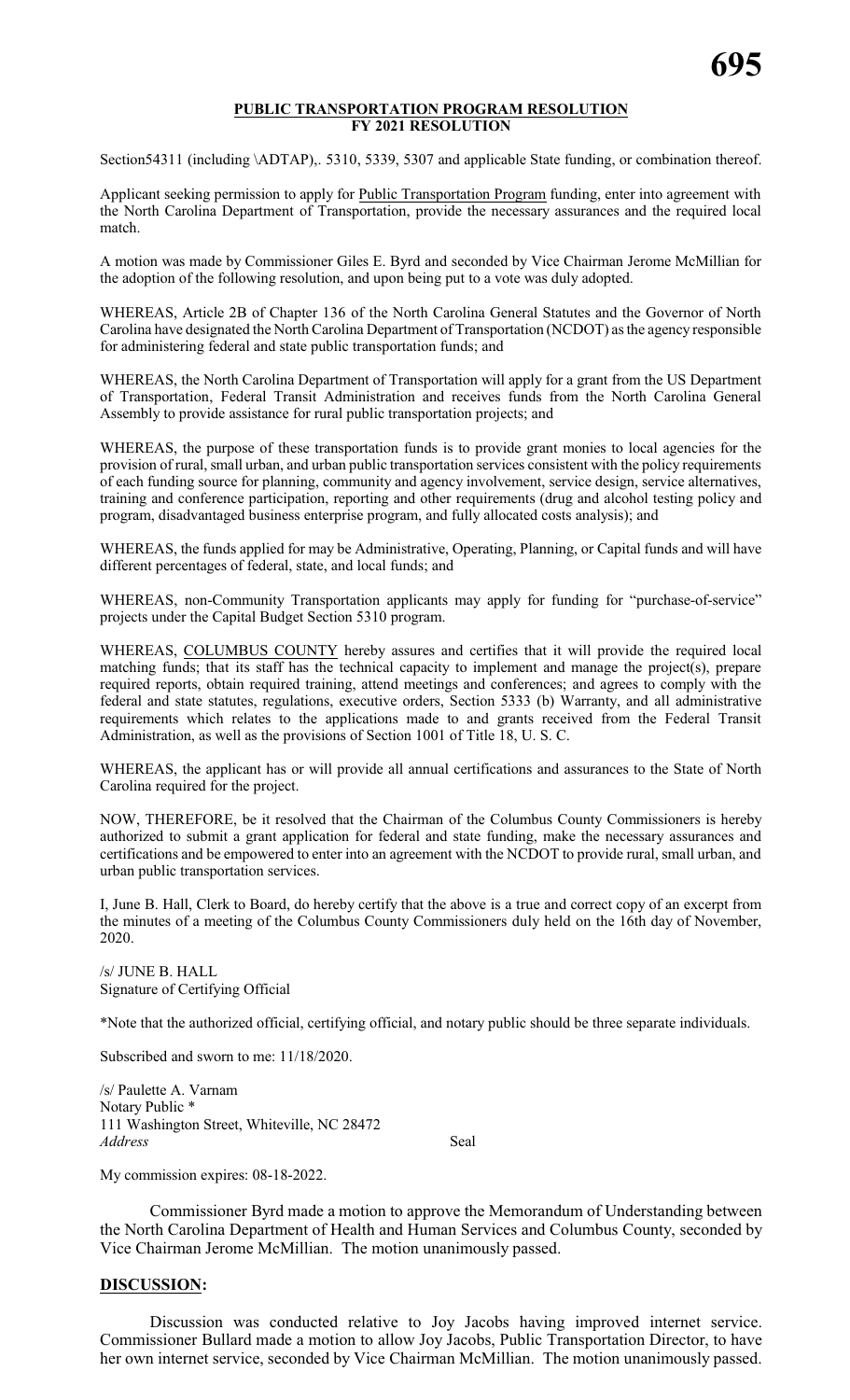# **Agenda Item #17: AGING - ADDITIONAL FUNDS for PURCHASE of TRANSPORTATION VAN:**

Kristie Massey, Director of Aging, requested approval of \$36,388 from state contract and additional funds from the County's General Fund for the transportation van.

Commissioner Byrd made a motion to approve thirty-six thousand, three hundred eighty-eight 00/100 (\$36,388.00) dollars for the purchase of a transportation van, seconded by Commissioner Bullard. The motion unanimously passed.

# **Agenda Item #18: SOIL and WATER CONSERVATION - INCREASE The BEAVER BOUNTY to \$60.00:**

Edward E. Davis, Soil and Water Conservation Director, requested the Board to allow the increase for beaver bounty to sixty and 00/100 (\$60.00) dollars. **(This item was tabled at the November 02, 2020 Meeting until this meeting.)**

Commissioner Burroughs made a motion to table this Agenda Item until the next meeting and request that information be forwarded on how to streamline the amount of paperwork that is presently being used, seconded by Commissioner Bullard. The motion unanimously passed.

# **Agenda Item #19: TAX - 2021 REVALUATION SCHEDULE OF VALUES:**

Needom G. Hughes, IV, Tax Administrator, requested Board Approval of the 2021 Revaluation Schedule of Values. **(Per Needom Hughes: Large box of Property Appraisal Manuals were delivered to the Administration Office.)**

Commissioner McDowell made a motion to approve the 2021 Revaluation Schedule of Values, seconded by Commissioner Byrd. The motion unanimously passed.

# **Agenda Item #20: TAX - RESOLUTION to SUPPORT DROPPING the PROPERTY TAX RATE:**

Michael Stephens, County Manager, requested Board approval of the following Resolution of Revaluation of Property for County Property Tax.

# **RESOLUTION of REVALUATION of PROPERTY for COUNTY PROPERTY TAX**

**WHEREAS,** the revaluation of property for County Property Tax purposes will create over \$2 million in additional tax revenue for Columbus County; **and**

**WHEREAS,** this additional revenue will come from increases in property tax payments by Columbus County citizens; **and**

**WHEREAS,** the economy is uncertain at this time due to COVID-19.

**NOW, THEREFORE, BE IT RE SOLVED,** we, the Board of Commissioners of Columbus County, do hereby resolve to consider reducing property tax rates during the adoption of the 2021- 2022 budget ordinance.

**ADOPTED** this the  $16<sup>th</sup>$  day of November, 2020.

# **COLUMBUS COUNTY BOARD OF COMMISSIONERS** /s/ **P. EDWIN RUSS**

# **ATTESTED BY:** /s/ **JUNE B. HALL,** Clerk to Board

Commissioner Bullard made a motion to table this Agenda Item until the next meeting, seconded by Vice Chairman McMillian. A roll-call vote was taken with the following results:

**AYES:** Vice Chairman McMillian and Commissioner Bullard; **and NAYS:** Chairman Russ, Commissioners Prevatte, McDowell, Byrd and Burroughs.

The motion fails on a five  $(5)$  to two  $(2)$  vote.

Commissioner Prevatte made a motion to accept the Resolution, as presented, seconded by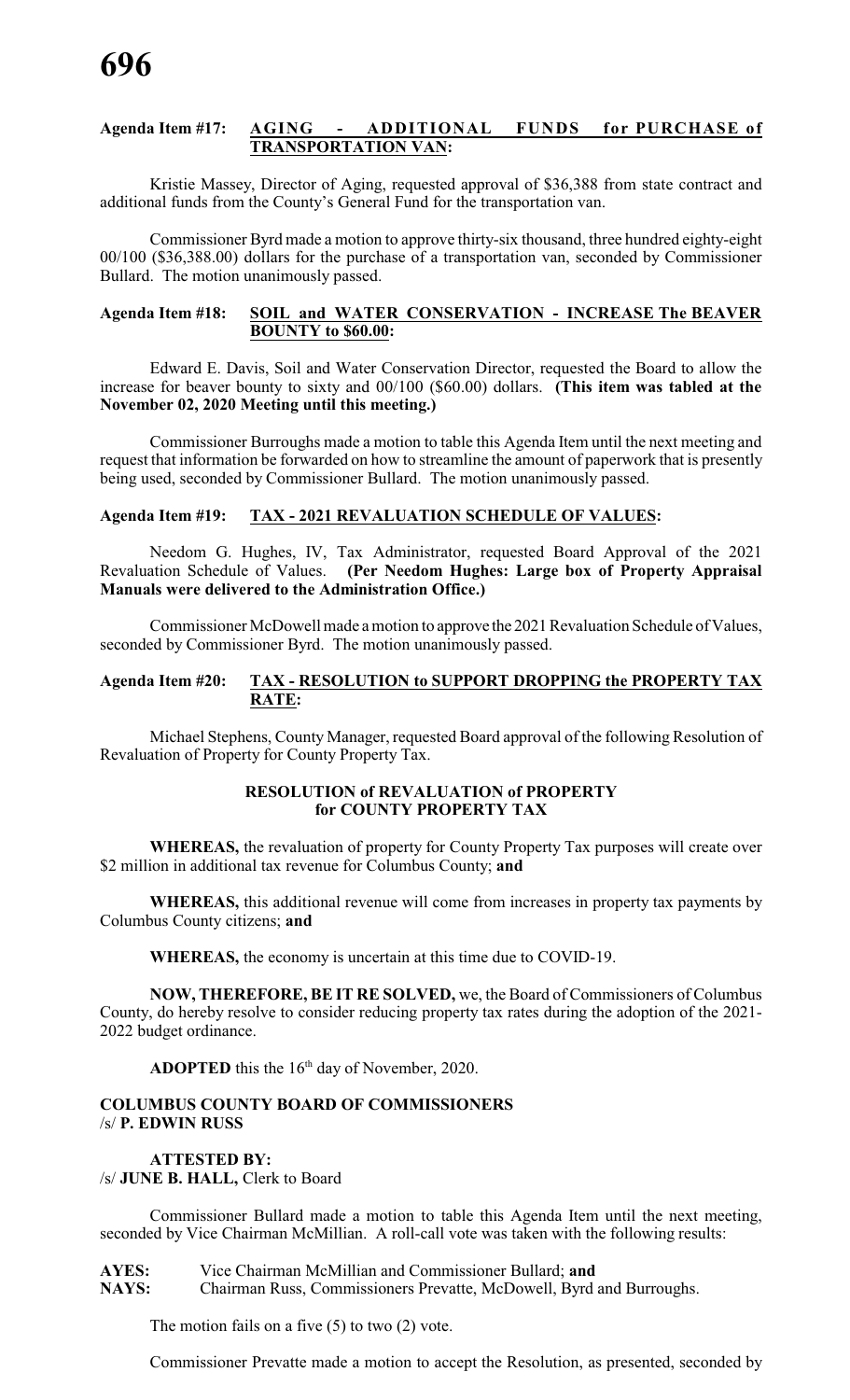Commissioner McDowell. A roll-call vote was taken with the following results.

**AYES:** Chairman Russ, Commissioners Prevatte, McDowell, Bullard and Burroughs; **and** Vice Chairman McMillian and Commissioner Bullard.

The motion passes on a five  $(5)$  to two  $(2)$  vote.

# **Agenda Item #21: LEGAL - EASEMENT TO DUKE ENERGY:**

Amanda B. Prince, County Attorney, requested Board approval of an Easement to Duke Energy for a new power line to be constructed next to James B. White Highway on the Department of Social Services and Cooperative Extension properties.

Commissioner McDowell made a motion to approve an Easement to Duke Energy for a new power line to be constructed next to James B. White Highway on the Department of Social Services and Cooperative Extension properties, seconded by Commissioner Byrd. The motion unanimously passed.

# **Agenda Item #22: ADMINISTRATION - HMGP MATTHEW GRANT:**

Mike Stephens, County Manager, requested Board approval of the low bidder, Corbett Clearing and Demolition for \$37,500, for the HMGP Matthew Grant, from the following Bidders List.

> Recommendation of Award (Demolition Group #2) Columbus County HMGP - Matthew October 27, 2020 2:15 P.M.

| <b>COMPANY</b>                | <b>COST</b>  |
|-------------------------------|--------------|
| Barfield's Backhoe            | \$49,385.00  |
| Herr, Inc.                    | \$44,375.00  |
| Corbett Clearing & Demolition | \$37,500.00  |
| Tracco, LLC                   | \$105,980.00 |

Commissioner Bullard made a motion to approve the low bidder, Corbett Clearing and Demolition, for thirty-seven thousand, five hundred and 00/100 (\$37,500) dollars, for the HMGP Matthew Grant, seconded by Commissioner Byrd. The motion unanimously passed.

# **Agenda Item#23: ADMINISTRATION-EARLYDISTRIBUTION of PAYROLL CHECKS and CHRISTMAS BONUSES:**

Michael Stephens, County Manager, requested Board approval of the distribution of payroll checks and Christmas bonuses on December 18, 2020.

Commissioner Byrd made a motion to approve the distribution of payroll checks and Christmas bonuses on December 18, 2020, seconded by Commissioner Prevatte. The motion unanimously passed.

# **RECESS REGULAR SESSION and enter into COLUMBUS COUNTY WATER and SEWER DISTRICTS I, II, III, IV and V BOARD MEETING:**

At 7:19 P.M., Commissioner Bullard made a motion to recess Regular Session and enter into a **combination meeting** of Columbus County Water and Sewer Districts I, II, III, IV and V Board Meeting, seconded by Vice Chairman McMillian. The motion unanimously passed.

# **Agenda Item #24: COLUMBUS COUNTY WATER and SEWER DISTRICTS I, II, III, IV and V BOARD MEETING MINUTES:**

November 02, 2020 Columbus County Water and Sewer Districts I, II, III, IV and V Board Meeting **(5 Sets)**

This information will be recorded in Minute Book Number 2 for each Water District, respectively.

# **ADJOURN COMBINATION MEETING of COLUMBUS COUNTY WATER and SEWER DISTRICTS I, II, III, IV AND V BOARD MEETING:**

At 7:21 P.M., Vice Chairman McMillian made a motion to adjourn the **combination meeting** of Columbus County Water and Sewer Districts I, II, III, IV and V Board Meeting, seconded by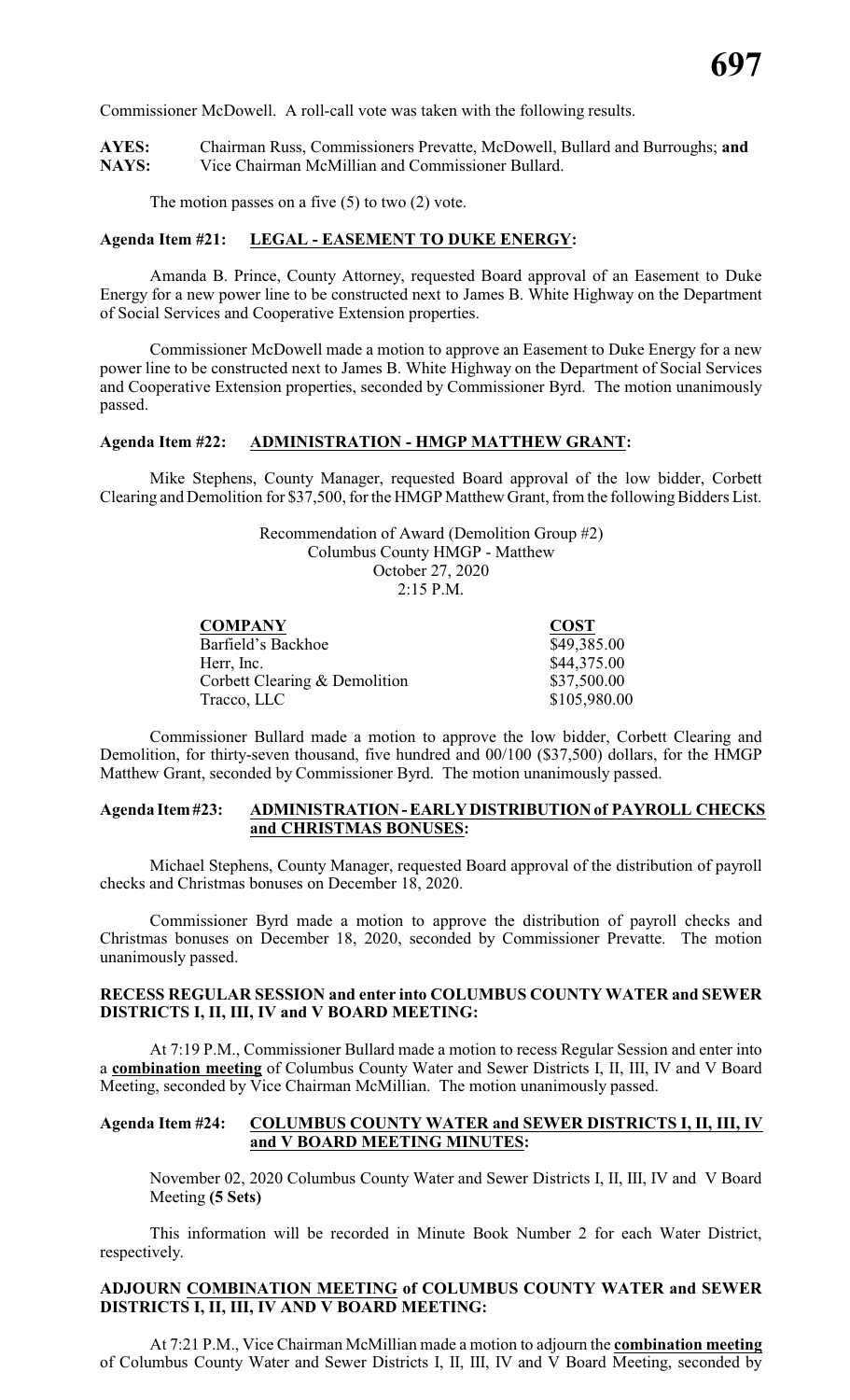Commissioner Prevatte. The motion unanimously passed.

# **Agenda Item #25: PUBLIC INPUT (BY TELEPHONE, E-MAIL OR LETTER).**

Chairman Russ opened the floor for Public Input. No Public Input was received either orally or written.

# **Agenda Item #26: CONSENT AGENDA ITEMS:**

A motion was made by Commissioner Byrd to approve the following Consent Agenda Items, seconded by Commissioner Prevatte. The motion unanimously passed.

# A. **Budget Amendments:**

| <b>TYPE</b>                                                            | <b>ACCOUNT</b> | <b>DETAILS</b>                         | <b>AMOUNT</b> |
|------------------------------------------------------------------------|----------------|----------------------------------------|---------------|
| <b>Expenditures</b>                                                    | 10-6111-526000 | LSTA Grant - Office Supplies           | 3,319         |
| <b>Revenues</b>                                                        | 10-3610-430118 | Library LSTA COVID-19 Grant            | 3,319         |
| <b>Expenditures</b>                                                    | 10-5865-519001 | <b>Contracted Services</b>             | 9,900         |
| <b>Revenues</b>                                                        | 10-3580-484006 | <b>Charitable Home Delivered Meals</b> | 9,900         |
| <b>Expenditures</b>                                                    | 10-5865-519001 | <b>Contracted Services</b>             | 4,950         |
| <b>Revenues</b>                                                        | 10-3586-484006 | <b>BCBSNC</b> - Meals on Wheels        | 4,950         |
| <b>Expenditures</b>                                                    | 68-4520-550010 | Capital from NCDOT                     | 65,968        |
| <b>Revenues</b>                                                        | 68-3452-430080 | NCDOT Admin & Capital Reimbursement    | 64,095        |
|                                                                        | 68-3452-498020 | <b>From Reserves</b>                   | 1,873         |
| <b>Expenditures</b>                                                    | 51-4533-519000 | <b>Professional Services</b>           | 299,567       |
| <b>Revenues</b>                                                        | 51-3453-432002 | Airport Grant 36237.53.14.1            | 269,610       |
|                                                                        | 51-3453-432071 | Airport IMP 53.14.1 - Local Match      | 29,957        |
| <b>Expenditures</b>                                                    | 10-5301-533001 | CP&L Energy (Energy Neighbor)          | 3,678         |
|                                                                        | 10-5301-524016 | <b>APS/CPS</b> Assessments             | 41,682        |
| <b>Revenues</b>                                                        | 10-3530-430076 | CP&L Energy (Energy Neighbor)          | 3,678         |
|                                                                        | 10-3530-440076 | <b>APS/CPS</b> Assessments             | 41,682        |
| <b>Expenditures</b>                                                    | 20-4350-526000 | Office Supplies                        | 5,000         |
| <b>COVID 19 Cares Act Revenue</b><br>20-3318-430172<br><b>Revenues</b> |                | 5,000                                  |               |

# **B. Tax Refunds and Releases:**

*Proeprty Value* \$78.89 Harwood, Vickie Cartrette **PROPERTY: 76294** Total: \$86.73 Value: \$2,700.00 Year: 2020 Account: 11-00953 Bill#: 76346 Release portion of value. SHB partially exempt. Release Hallsboro Fire(5.88) release Whiteville Rescue(1.96) *Property Value* \$430.28 Bellamy, Gracie (Heirs) PROPERTY: 23511 Total: \$1,215.40 Value: \$10,000.00 Year: 11-17 Account: 13-01820 Bill#: 99999 Release value. Sold at tax sale. Vacant for years. Release Columbus Rescue(10.64) *Property Value* \$68.43 Cason, Karim PROPERTY: 97374 Total: \$80.33 Value: \$98,400.00 Year: 2020 Account: 15-03723 Bill#: 63878 Release portion Rebilled to Acct#15-32820. Release Acme Delco(10.20) release Columbus Rescue(1.70) *Property Value* \$30.05 Down South Logging LLC **PROPERTY:** 00000 Total: \$34.52 Value: \$45,135.00 Year: 2019 Account: 06-02725 Bill#: 95567 Release value of truck. Junked . Release Yam City Fire(3.73) release Columbus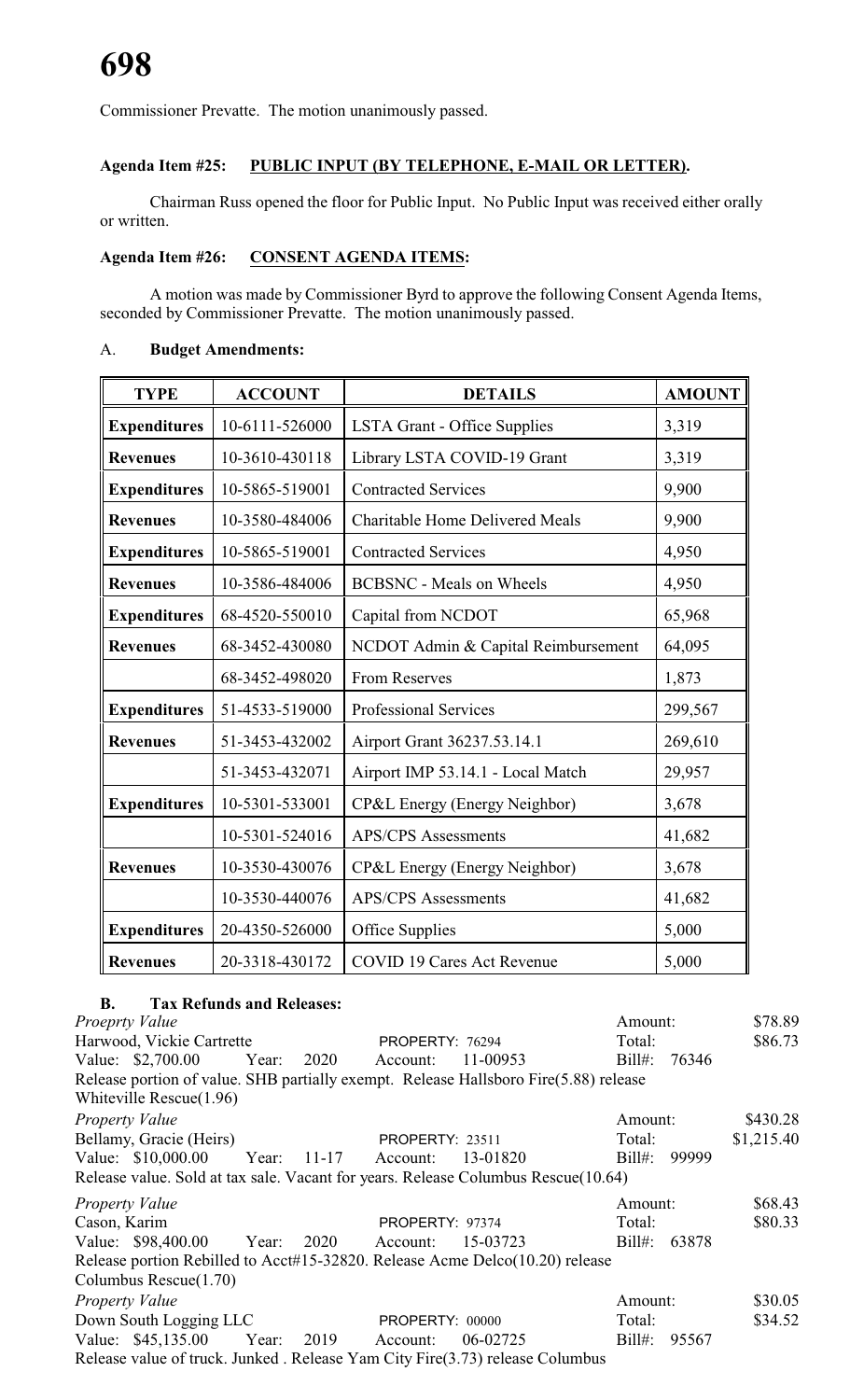Rescue(.74) *Property Value* \$540.80 Down South Logging LLC PROPERTY: 00000 Total: \$621.42 Value: \$19,035.00 Year: 19-20 Account: 06-02725 Bill#: 99999 Release value of truck. Junked. Release Yam City Fire(67.18) release Columbus Rescue(13.44) *Property Value* \$1,118.95 Freeman, Rossie M. PROPERTY: 8817 Total: \$1,230.15 Value: \$27,800.00 Year: 16-20 Account: 04-05420 Bill#: 99999 Release portion of values. Discovery Run. Release Buckhead Fire(83.40) release Columbus Rescue(27.80) *Property Value* \$323.84 McKenzie, Aaron D & Connie F PROPERTY: 90763 Total: \$971.46 Value: \$4,300.00 Year: 11-20 Account: 12-01234 Bill#: 99999 Release value sold at tax sale. Never a structure. Release Evergreen Fire(28.08) release Columbus Rescue(8.02) release Water II(11.52) *Property Value* \$539.35 Palmer, Douglas L. & Mariegene PROPERTY: 95514 Total: \$552.75 Value: \$67,600.00 Year: 2020 Account: 11-00319 Bill#: 90803 Release portion of value. Land location incorrect valued to high. Release Columbus Rescue(13.40) *Property Value* \$16.49 Sales Ward Auto **PROPERTY:** 00000 Total: \$18.59 Value: \$2,049.00 Year: 2020 Account: 01-08646 Bill#: 95491 Release value of boat. Sold and billed to Act#13-04648. Release Whiteville Rescue(.41) release late list(1.69) *Property Value* \$634.34 Stanley Hubert C Jr. & Brenda PROPERTY: 16908 Total: \$697.38 Value: \$78,800.00 Year: 2020 Account: 09-02168 Bill#: 99962 Release property value. Rebilled Act#09-03746. Release Williams Fire(47.28) release Columbus Rescue(15.76) *User Fee* \$0.00 Brown, Joseph Eugene & Carolyn PROPERTY: 27801 Total: \$200.00 Value: \$0.00 Year: 2020 Account: 15-05760 Bill#: 61133 Release user fee. Vacant . *User Fee* \$0.00 County of Columbus **PROPERTY:** 00000 Total: \$113.00 Value: \$0.00 Year: 2020 Account: 01-17501 Bill#: 65614 Release 1 can. *User Fee* \$0.00 Daniels, Wilbert & Sadie Mae PROPERTY: 8661 Total: \$200.00 Value: \$0.00 Year: 2020 Account: 04-03080 Bill#: 66632 Release user fee. Home burned. *User Fee* \$0.00 Dixon, Deartus (ETAL) PROPERTY: 28111 Total: \$200.00 Value: \$0.00 Year: 2019 Account: 15-05088 Bill#: 95280 Release user fees. Vacant *User Fee* \$0.00 Ellis Carl Sr (Dec) PROPERTY: 96923 Total: \$200.00 Value: \$0.00 Year: 2020 Account: 12-00629 Bill#: 68982 Release user fee. Unliveable. *User Fee* \$0.00 Gore, William Thomas **PROPERTY:** 15779 Total: \$200.00 Value: \$0.00 Year: 2020 Account: 09-03858 Bill#: 73899 Release user fee. *User Fee* \$0.00 Hayes, Elizabeth Tedder (Heirs) PROPERTY: 20247 Total: \$400.00 Value: \$0.00 Year: 19-20 Account: 11-12480 Bill#: 99999 Release user fees. Unliveable. *User Fee* \$0.00 Hayes, Jerry Leon **PROPERTY:** 81622 Total: \$823.00<br>
Value: \$0.00 Year: 11-20 Account: 11-12540 Bill#: 99999 Value: \$0.00 Year: 11-20 Account: 11-12540 Release user fees. Billed on land.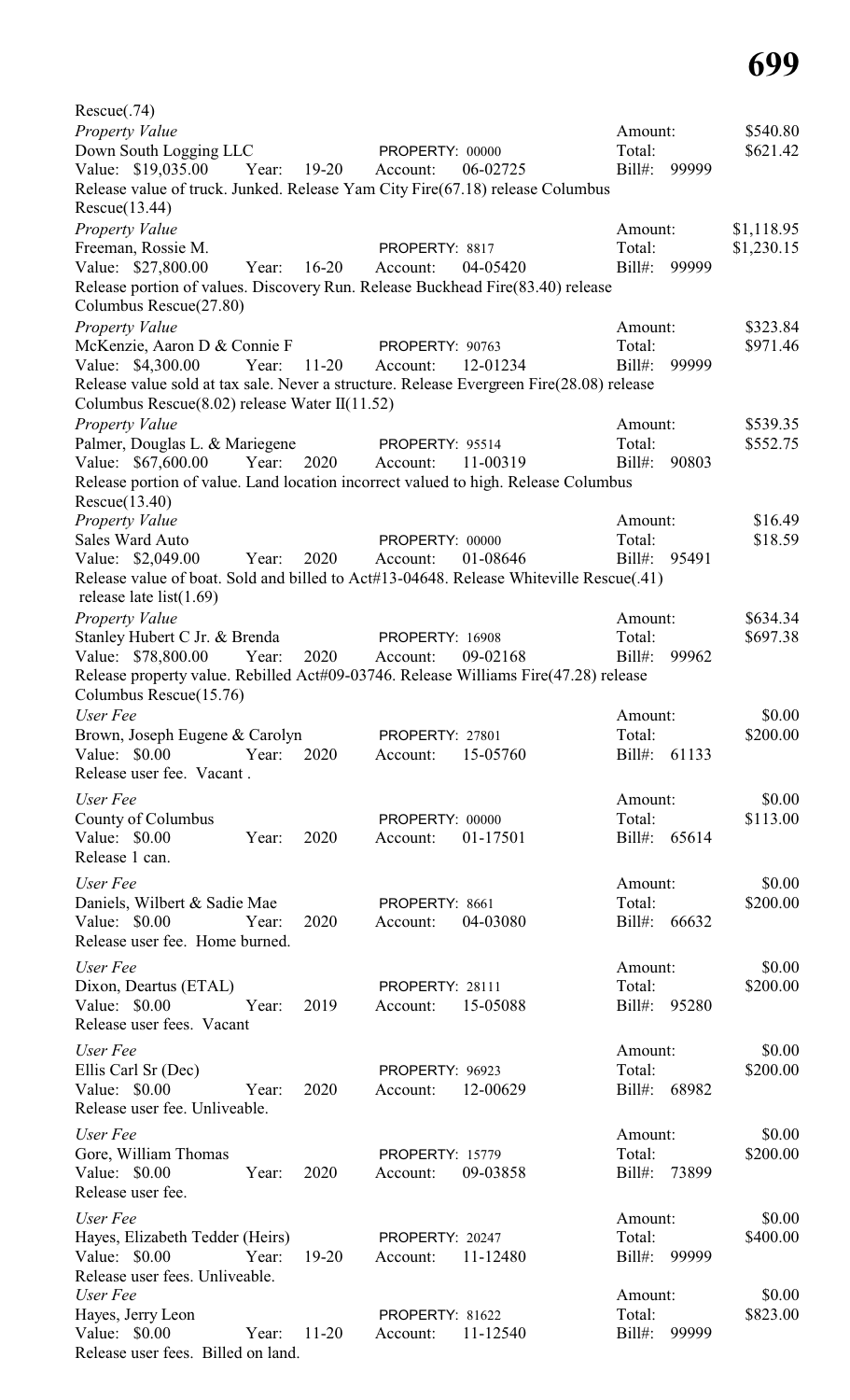# **700**

| User Fee<br>Johnson, Norwood Randolph<br>Value: \$0.00<br>Release user fee. Unliveable.         | Year: | 2020      | PROPERTY: 2807<br>Account:  | 01-00928 | Amount:<br>Total:<br>$Bill#$ :    | 80672 | \$0.00<br>\$113.00 |
|-------------------------------------------------------------------------------------------------|-------|-----------|-----------------------------|----------|-----------------------------------|-------|--------------------|
| User Fee<br>Lennon, Donna<br>Value: \$0.00<br>Release user Fee. Unliveable                      | Year: | 2020      | PROPERTY: 78037<br>Account: | 15-23523 | Amount:<br>Total:<br>$Bill#$ :    | 83003 | \$0.00<br>\$200.00 |
| User Fee<br>Nobles, Willie Howard & Roxie<br>Value: \$0.00<br>Release user fee. Dbilled.        | Year: | 2020      | PROPERTY: 25209<br>Account: | 13-30940 | Amount:<br>Total:<br>$Bill#$ :    | 89949 | \$0.00<br>\$200.00 |
| User Fee<br>Norris, Bobby Lee & Marvel Ann<br>Value: \$0.00<br>Release user fee. Dblisted.      | Year: | 2020      | PROPERTY: 25211<br>Account: | 13-31040 | Amount:<br>Total:<br>Bill#: 89982 |       | \$0.00<br>\$200.00 |
| User Fee<br>Norris, Edna J.<br>Value: $$0.00$<br>Release user fees. Single wide off for 2020.   | Year: | $18 - 20$ | PROPERTY: 00000<br>Account: | 10-12928 | Amount:<br>Total:<br>Bill#:       | 99999 | \$0.00<br>\$600.00 |
| User Fee<br>Page, Paul & Doris<br>Value: $$0.00$<br>Release user fee. Uses a commercial hauler. | Year: | 2020      | PROPERTY: 25249<br>Account: | 13-31720 | Amount:<br>Total:<br>Bill#: 90708 |       | \$0.00<br>\$200.00 |
| User Fee<br>Reeves, Ester Ward<br>Value: \$0.00<br>Release user fees. Single wide off for 2020. | Year: | $18 - 20$ | PROPERTY: 00000<br>Account: | 01-75543 | Amount:<br>Total:<br>Bill#: 99999 |       | \$0.00<br>\$600.00 |
| User Fee<br>Sellers, Graham & Agnes<br>Value: \$0.00 Year:<br>Release user fee. Dbl billed.     |       | 2020      | PROPERTY: 16737<br>Account: | 09-25600 | Amount:<br>Total:<br>Bill#: 96246 |       | \$0.00<br>\$200.00 |
| User Fee<br>Strickland, Stacey<br>Value: $$0.00$<br>Release user fee. Unliveable.               | Year: | 2020      | PROPERTY: 00000<br>Account: | 16-15412 | Amount:<br>Total:<br>Bill#: 1191  |       | \$0.00<br>\$200.00 |
| User Fee<br>Watts, Ollen Stewart<br>Value: \$0.00<br>Release user fees. Overbilled              | Year: | 2020      | PROPERTY: 12418<br>Account: | 06-42460 | Amount:<br>Total:<br>Bill#: 5631  |       | \$0.00<br>\$600.00 |

# C. **Agenda Item #5 (Moved):. PRESENTATIONS (Four -4-) AS FOLLOWS:**

# A. **Proclamation of Recognition and Appreciation to James E. Prevatte for sixteen (16) years of service:**

Chairman Russ presented the following Proclamation of Recognition and Appreciation to Commissioner James E. Prevatte, along with a plaque for sixteen (16) years of service.

# **PROCLAMATION of APPRECIATION**

**to**

# JAMES EDWARD PREVATTE

**WHEREAS,** *JAMES EDWARD PREVATTE* has served the citizens of Columbus County as a County Commissioner from December 2004 to December 2020; **and**

**WHEREAS,** during the tenure of *Commissioner Prevatte*, his attributes were well known, with strong emphasis on improving the quality of life for the people of Columbus County, as follows:

! **Strong emphasis on the importance of a good education and providing assistance to**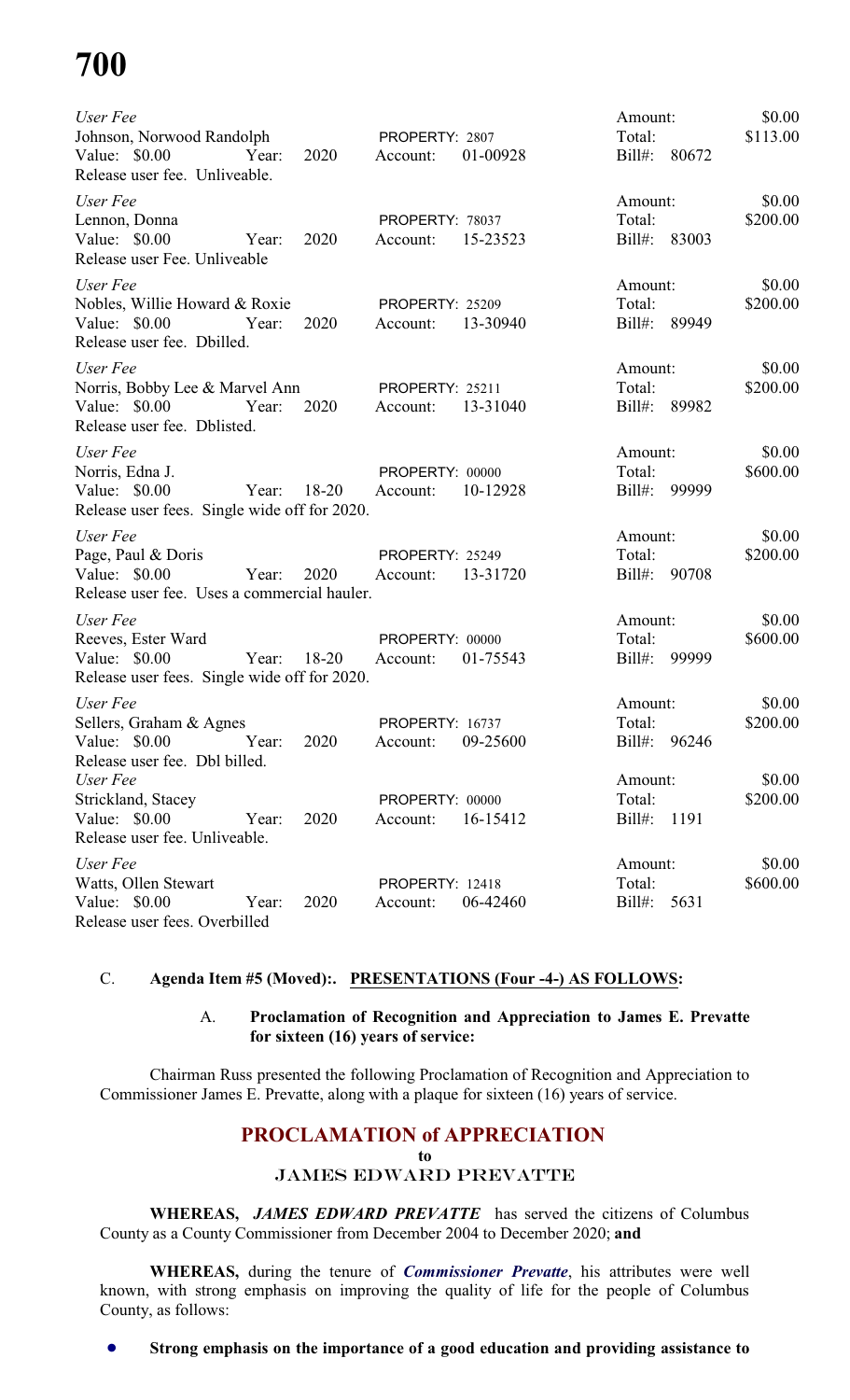**the school systems;**

- ! **Served as Chairman for two (2) back-to-back terms, and as Vice Chairman of the Columbus County Board of Commissioners, and on multiple committees, boards and councils when needed or appointed;**
- ! **Genuine love and concern for the citizens of Columbus County;**
- ! **Continuously searched for avenues of assistance to the citizens of Columbus County;**
- ! **Strong devotion to family, with emphasis on the vital role of a good family;** and
- ! *Commissioner Prevatte* **is known for his genuine concern for all the citizens of Columbus County, and also for the employees of Columbus County Government.**

**NOW, THEREFORE, BE IT PROCLAIMED,** that we, the Columbus County Board of Commissioners, proudly present this **Proclamation of Appreciation** to *JAMES EDWARD PREVATTE* for his commitment, dedication, leadership and loyalty to the citizens of Columbus County during his sixteen (16) years of service; **and**

**BE IT FURTHER PROCLAIMED,** that we wish to extend a heart-felt **Thank You** to *JAMES EDWARD PREVATTE* for his friendship and the fellowship that we have shared over the years.

**ADOPTED** this the  $16<sup>th</sup>$  day of November, 2020.

# **COLUMBUS COUNTY BOARD OF COMMISSIONERS**

*/s/ TRENT BURROUGHS /s/ CHARLES T. McDOWELL*

/s/ *MICHAEL H. STEPHENS***, County Manager /s/** *AMANDA B. PRINCE***, County** 

**/s/** *P. EDWIN RUSS***, Chairman** */s/JEROME McMILLIAN***, Vice Chairman /s/** *GILES E. BYRD /s/***/** *RICKY BULLARD* **ATTESTED BY: /s/** *JUNE B. HALL***, Clerk to the Board Attorney**

B. **Proclamation of Recognition and Appreciation to Trent Burroughs for eight (8) years of Service.**

Chairman Russ presented the following Proclamation of Appreciation and Recognition to Commissioner Trent Burroughs for his eight (8) years of service, along with a plaque.

# **PROCLAMATION of APPRECIATION**

**to**

# GORDON TRENT BURROUGHS

**WHEREAS,** *GORDON TRENT BURROUGHS* has served the citizens of Columbus County as a County Commissioner from December 2012 to December 2020; **and**

**WHEREAS,** during the tenure of *Commissioner Burroughs*, his attributes were well known, with strong emphasis on improving the quality of life for the people of Columbus County, as follows:

- ! **Pleasant personality and willingness to listen;**
- ! **Strong emphasis on the importance of advancement in physical and technological conditions within the county ;**
- ! **Served as Chairman and Vice Chairman of the Columbus County Board of Commissioners, and on multiple committees, boards and councils when needed or appointed;**
- ! **Genuine love and concern for the citizens of Columbus County;**
- ! **Continuously searched for avenues of help, and assistance for the citizens of Columbus County;**
- ! **Strong devotion to family;** and
- ! *Commissioner Burroughs* **is known for his genuine concern for all the citizens of Columbus County, and for the employees of Columbus County Government.**

**NOW, THEREFORE, BE IT PROCLAIMED,** that we, the Columbus County Board of Commissioners, proudly present this **Proclamation of Appreciation** to *GORDON TRENT BURROUGHS* for his commitment, dedication, leadership and loyalty to the citizens of Columbus County during his eight (8) years of service; **and**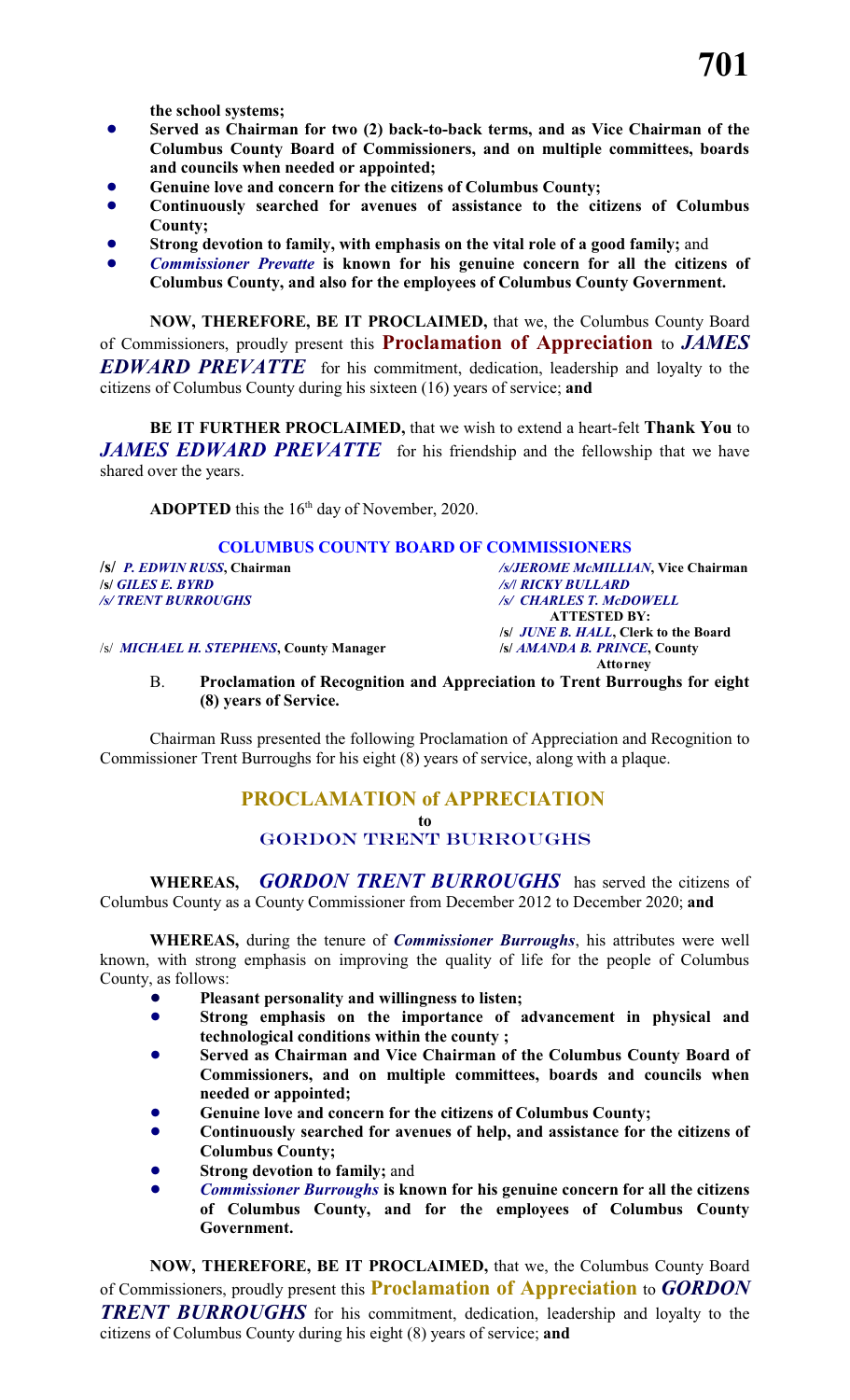**BE IT FURTHER PROCLAIMED,** that we wish to extend a heart-felt **Thank You** to *GORDON TRENT BURROUGHS* for his friendship and the fellowship that we have shared over the years.

**ADOPTED** this the  $16<sup>th</sup>$  day of November, 2020.

# **COLUMBUS COUNTY BOARD OF COMMISSIONERS**

*/s/ JAMES E. PREVATTE*<br>*/s/| RICKY BULLARD* 

**/s/** *P. EDWIN RUSS***, Chairman** */s/JEROME McMILLIAN***, Vice Chairman** */s/***/** *RICKY BULLARD /s/ CHARLES T. McDOWELL* **ATTESTED BY: /s/** *JUNE B. HALL***, Clerk to the Board Attorney**

/s/ *MICHAEL H. STEPHENS***, County Manager /s/** *AMANDA B. PRIN CE***, C o u nt y**

# C. **Proclamation of Recognition and Appreciation to P. Edwin Russ for twelve (12) years of Service;** and

Vice Chairman Jerome McMillian presented Chairman P. Edwin Russ the following Proclamation of Appreciation for the twelve (12) years of service, along with a plaque.

# **PROCLAMATION of APPRECIATION to** PAISLEY EDWIN RUSS

**WHEREAS,** *PAISLEY EDWIN RUSS* has served the citizens of Columbus County as a County Commissioner from December 2008 to December 2020; **and**

**WHEREAS,** during the tenure of *Commissioner Russ*, his attributes were well known, with strong emphasis on improving the quality of life for the people of Columbus County, as follows:

- ! **Pleasant personality and willingness to listen;**
- ! **Served as Chairman and Vice Chairman of the Columbus County Board of Commissioners, and on multiple committees, boards and councils when needed or appointed;**
- ! **Genuine love and concern for people, and the citizens of Columbus County;**
- ! **Continuously searched for avenues of help, and assistance for the citizens of Columbus County;**
- **Strong devotion to family; and**
- ! *Commissioner Russ* **is known for his genuine concern for all the citizens of Columbus County, and for the employees of Columbus County Government.**

**NOW, THEREFORE, BE IT PROCLAIMED,** that we, the Columbus County Board of Commissioners, proudly present this **Proclamation of Appreciation** to *PAISLEY EDWIN RUSS* for his commitment, dedication, leadership and loyalty to the citizens of Columbus County during his twelve (12) years of service; **and**

**BE IT FURTHER PROCLAIMED,** that we wish to extend a heart-felt **Thank You** to **PAISLEY EDWIN RUSS** for his friendship and the fellowship that we have shared over the years.

**ADOPTED** this the  $16<sup>th</sup>$  day of November, 2020.

**COLUMBUS COUNTY BOARD OF COMMISSIONERS**<br> *COLUMBUS COUNTY BOARD OF COMMISSIONERS /s/JEROME McMILLIAN***, Vice Chairman /s/** *JAMES E. PREVATTE* **/s/** *GILES E. BYRD /s/ TRENT BURROUGHS* 

/s/ *MICHAEL H. STEPHENS***, County Manager /s/** *AMAN D A B. PRIN CE***, Count y**

*/s/***/** *RICKY BULLARD /s/ CHARLES T. McDOWELL* **ATTESTED BY: /s/** *JUNE B. HALL***, Clerk to the Board Attorney**

**Agenda Item #4 (MOVED): PRESENTATION - PLAQUE to OUTGOING CHAIRMAN P. EDWIN RUSS:**

Vice Chairman Jerome McMillian presented the following plaque to Chairman Paisley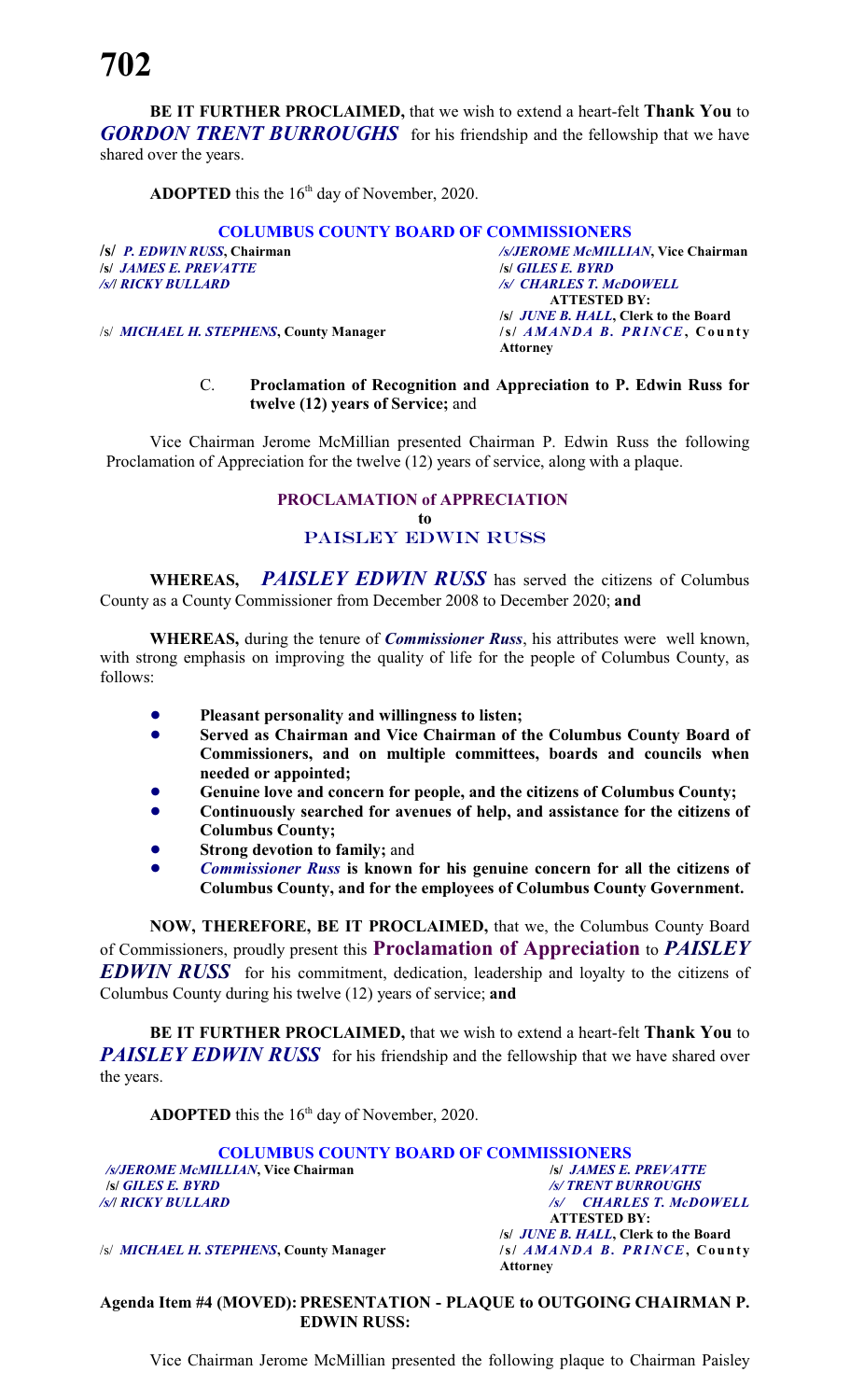Edwin Russ for his year as Chairman of the Columbus County Board of Commissioners.

# *PRESENTED TO:*

# *PAISLEY EDWIN RUSS \* \* \* \* \* \* \**

# *THIS THE 7th DAY OF DECEMBER 2020 in GRATEFUL APPRECIATION of YOUR DEVOTED LEADERSHIP as CHAIRMAN to the BOARD OF COUNTY COMMISSIONERS*

# *12-02-2019 - 12-07-2020*

# *\* \* \* \* \* \* \**

# *COLUMBUS COUNTY BOARD OF COMMISSIONERS*

# **Agenda Item #27: COMMENTS:**

Chairman Russ opened the floor for comments. The following spoke.

# **B. Board of Commissioners:**

- 1. **Commissioner Bullard:** stated the following: -I have enjoyed working with you guys; -Now, you will have more time to relax; **and** -I wish you the best.
- 2. **Commissioner McDowell:** stated the following: -I would like to thank you three (3) County Commissioners for all that you have done during your years of service to Columbus County; **and** -Please be responsible during the Thanksgiving Holiday.
- 3. **Vice Chairman McMillian:** stated I have enjoyed working with you three (3) County Commissioners, and I appreciate the knowledge that you have shared with me.
- 4. **Commissioner Byrd:** stated the following:

-I have enjoyed working with you three (3) County Commissioners**;**

-I would like to welcome the three (3) new Board members on board;

-I would like for this Board to write a letter to North Carolina Department of Transportation here in Whiteville addressed to Ken Clark relative to a high stump at Hallsboro Middle School;

-A big oak tree was cut approximately 2-3 weeks ago and left a 28" — 30" high stump at this location which is dangerous and needs to be grinded; **and** -This stump is not as easy to see as the tree was.

# 5. **Commissioner Burroughs:** stated the following:

-It has been an honor and a pleasure to serve my friends and fellow citizens over the past eight (8) years as County Commissioner. I would also like to congratulate all of the newly elected Commissioners and wish them and the County much success over the next four (4) years. It will be as always, a balancing act, to adequately provide for all of the critical needs of our many departments in an equitable manner. I want everyone to know that I will always try to be available to assist in whatever way that I can, to help move the County forward.

-I would now like to take a moment to share a few of what I feel are high points and successes that the Board was able to achieve over the last eight (8) years.

# **SCHOOLS:**

1. This Board as been very prudent with the County's finances over the last eight (8) years. We did not ever raise taxes; actually we decreased taxes while at the same time accumulating a substantial fund balance. This fund afforded us the opportuni9ty to provide \$9,000,000.00 as a down payment on the new County Schools that are to be built in Tabor City and Cerro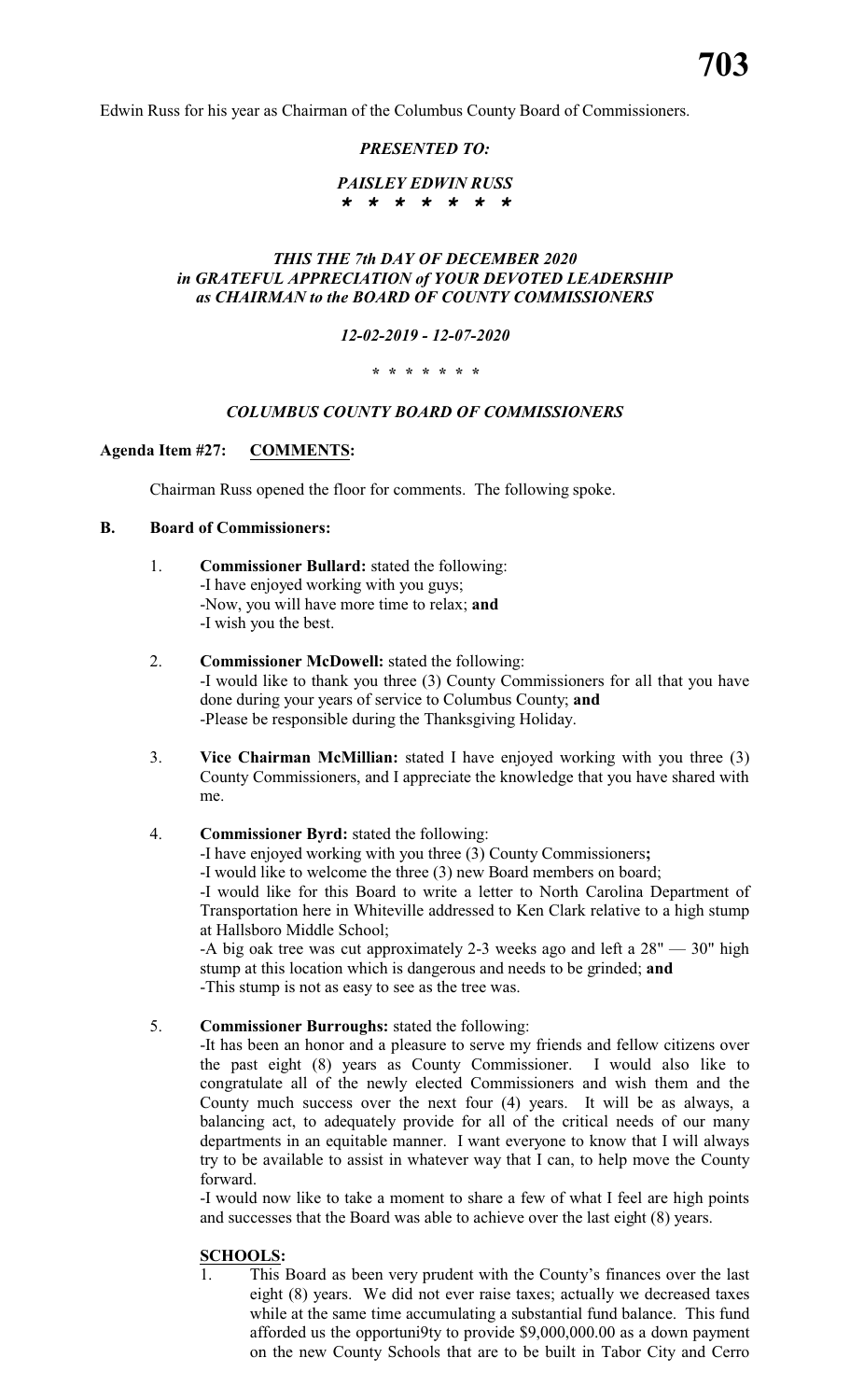Gordo, and \$3,000,000.00 as a down payment for the new addition to Whiteville High School. Our strong finances also allowed for us to be able to borrow over \$35,000,000.00 for the balance of the County School construction and almost \$15,000,000.00 for the balance of the Whiteville City School construction.

2. We were able to increase our contribution to the County School System for Capital Outlay and Current Expenses by almost \$3,500,000.00 and the Whiteville City Schools by almost \$1,500,000.00, during the eight (8) year period.

# **ECONOMIC DEVELOPMENT:**

- 1. Over the past eight (8) years, we have received over \$5,500,000.00 in Building Reuse, Restoration and Infrastructure Grants to facilitate job creation.
- 2. We aggressively and successfully recruited R.J. Corman to return rail service to our County. Since that time, there has been over \$20,000,000.00 in Federal and State and Corporate funding to improve the rail infrastructure in the County. The County played a large role in this as myself and Commissioner McDowell spent considerable time in Washington, DC, successfully lobbying our National Legislators for \$12,800,000.00 in Tiger Grants that are being used to further improve our rail infrastructure.
- 3. The County purchased the Georgia Pacific plant to prevent it from being dismantled and later sold it to R.J. Corman for what I hope to be a future Free Trade Business Zone.
- 4. We successfully obtained grant funds to complete the sewer infrastructure at the International Logistics Park this year.
- 5. We completed the first in the State, County wide study by the NC Commerce's Rural Division, Job Creation Plan for Distressed Communities in Columbus County.
- 6. The Southeast Regional Industrial Park was certified as a foods and beverage site by Duke Energy, Austin Consulting and Garner Economics.
- 7. Provided \$200,000.00 for the Fair Bluff Library renovation. I worked very hard with Commissioner McMillian to help this project become a reality.
- 8. We partnered with the Town of Tabor City, The Jobs Foundation and Tabor City Committee of 100 to acquire The Brunswick Electric Facility located there to create a business incubator. It has been 100% occupied for most of its history. We learned that we can have a larger impact on our community when we have willing partners participating, allowing us to leverage our resources.

# **SAVINGS:**

- We saved the tax payers over  $$1,000,000.00$  per year by changing to the State Health Plan for employee health care. It took several years of lobbying to accomplish.
- 2. We saved the tax payers about \$1,500,000.00 per year by renegotiating with our garbage and leaf and limb providers.

# **PUBLIC UTILITIES:**

- 1. We approved waterline extensions for Water Districts I, II, III and V, and approved for staff to submit an application for a loan grant and funds for District IV this year.
- 2. Received \$1,800,000.00 in grants to complete the interconnect between WD-I and WD-II.
- 3. Commissioner McDowell and I were successful again in lobbying our National Legislators in Washington for \$1,100,000.00 in grant funds for the Old Dock Water and Sewer Project to be completed in the spring of 2021.
- 4. We were successful in obtaining almost \$900,000.00 in grant funds for the Helena Chemical Waterline extension. Notice to proceed was supposed to be issued today.
- 5. Acquired the Riegelwood Sanitary District increasing our customer base providing better quality water to the citizens of that district.
- 6. Completed WD-IV, Hallsboro Waterline Extensions and Tank Project. A \$2,400,000.00 Project.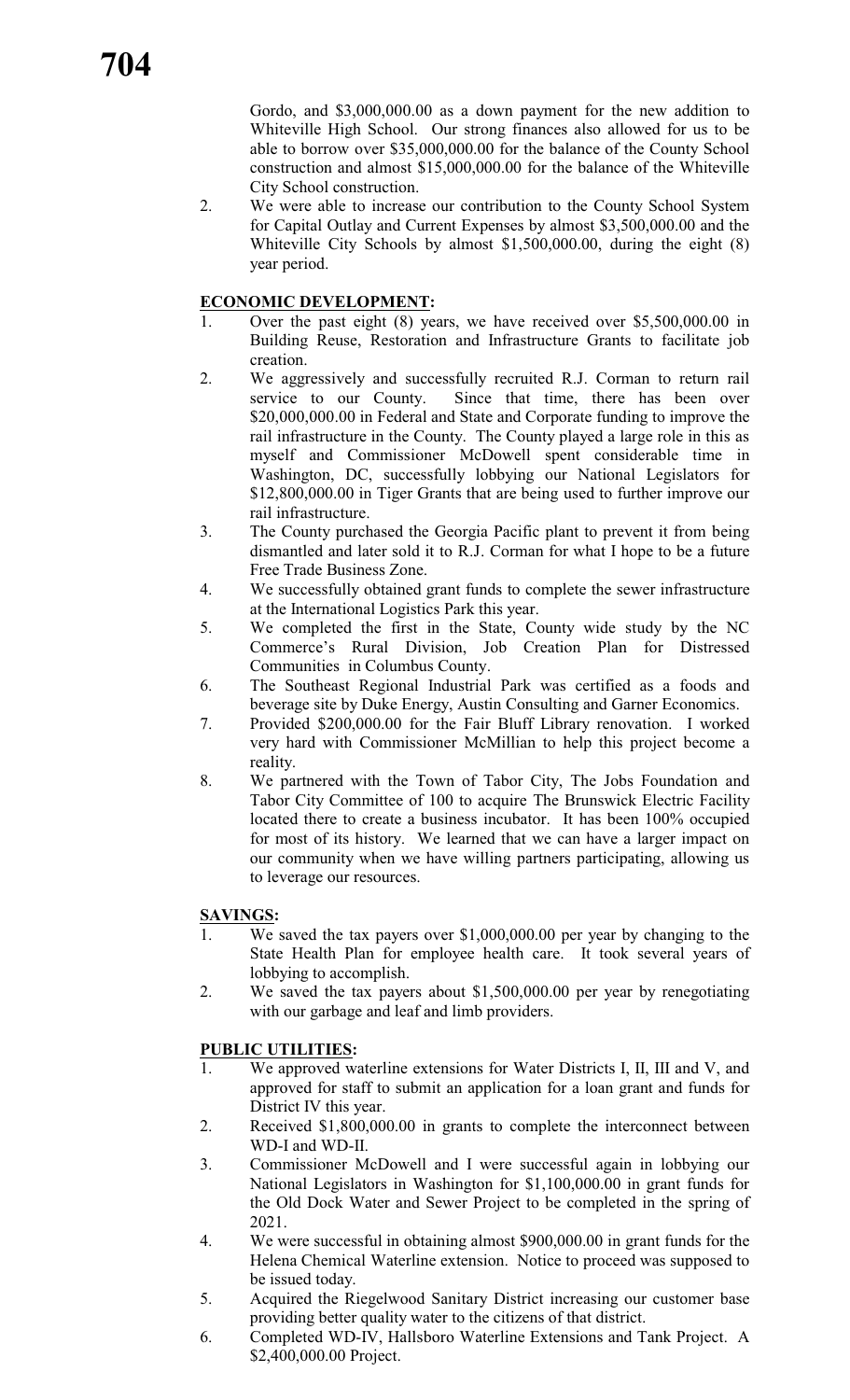Again, these are just a few of the many successful projects the County has been involved in over the last eight (8) years. I want the thank the citizens for allowing me to play a part in bringing these projects to fruition for the benefit of the County.

# 6. **Commissioner Prevatte:** stated the following:

-It's been an honor to serve the citizens of Columbus County for sixteen (16) years as County Commissioner. When I began the job I felt, and I still do feel, that everyone should have a voice in government. I feel that I have been open and accessible to the concerns of the people.

-We have many things to be proud of in our county. Approximately two (2) years ago one of the visions that were expressed to me was better services for citizens who have mental health or substance abuse issues. The county has successfully disengaged from our previous local management entity, Eastpointe, and aligned with Trillium Health Services. Trillium provides more services to our residents that we have ever had. We now have a walk-in clinic at our Health Department providing services to those who need help for mental health and substance abuse. -I've also always believed in supporting education. In th last ten (10) years we have steadily increased our allotments to the school systems in current expense and capital outlay. When looked at over ten (10) years, we have shown significant additions without a tax increase. This past year we also allocated an additional \$9 million to the county schools and \$3 million to the city schools for the construction -Through our public utilities, this board has funded and approved numerous water line extensions in all areas of the county. We eliminated Water District 2 and 3 taxes. This tax was being charged to people in those water districts regardless if they were water customers or not. The taxes started before anyone on this board

was elected. We also combined all water districts. -We have also been looking at solid waste. Re-bided and negotiated contracts resulted in over \$1.5 million saved.

-While we've not been able to increase the raises of our employees at the rate we wanted, in the last ten (10) years we have increased raises approximately 28%.

-We also have received, through the efforts of staff, numerous grants to provide additional services without cost to the citizens. These have occurred in Parks and Recreation, County Airport, DSS, Economic Development and several other departments which would just take too much of your time to list.

-I must mention, though, after the last two (2) hurricanes, we received over \$2 million in grants for property that continues to be flooded.

-This year has been especially stressful on our county and our employees. The rages of the pandemic have left staff exhausted but they are rising to the challenge of finding new and safer ways to provide public service.

-During this time the Columbus County employee family has dealt with the problem of an unknown. We continue to fight the Coronavirus battle which may not be over for some time.

-To the staff I extend a heartfelt thank you for your services and dedication. Columbus County is a better county today, in my opinion, because of your efforts over these last sixteen (16**) years.**

# 7. **Chairman Paisley Edwin Russ:** stated the following:

-It has been a honor and pleasure to serve the citizens of Columbus County and the County Commissioners for the past twelve (12) years;

**-**This Board has given me the pleasure of serving as Chairman;

-I have also served on other committees and boards during this time;

-As I reflect on my years of service, the County has endured many difficulties**;**

**-**We have dealt with the effects of two (2) major hurricanes, along with the current pandemic which we are dealing with now;

-Being a County Commissioner is no easy task;

-There are always decisions that need to be made along with that responsibility, and you cannot make everyone happy;

-As a Commissioner, I have always tried to vote on what is better for our County;

-During my tenure, the property tax was never raised, and the Fund Balance is in the best shape it has ever been;

-This came about, the Board being as a whole, being good stewards of taxpayers' dollars;

-For the past several years, we have tried to rehabilitate the Historic Courthouse; -It is my hope, that the future Board will take a look at preserving this beautiful historic building;

-It has been estimated that an update from ADA would cost from \$4 million to \$6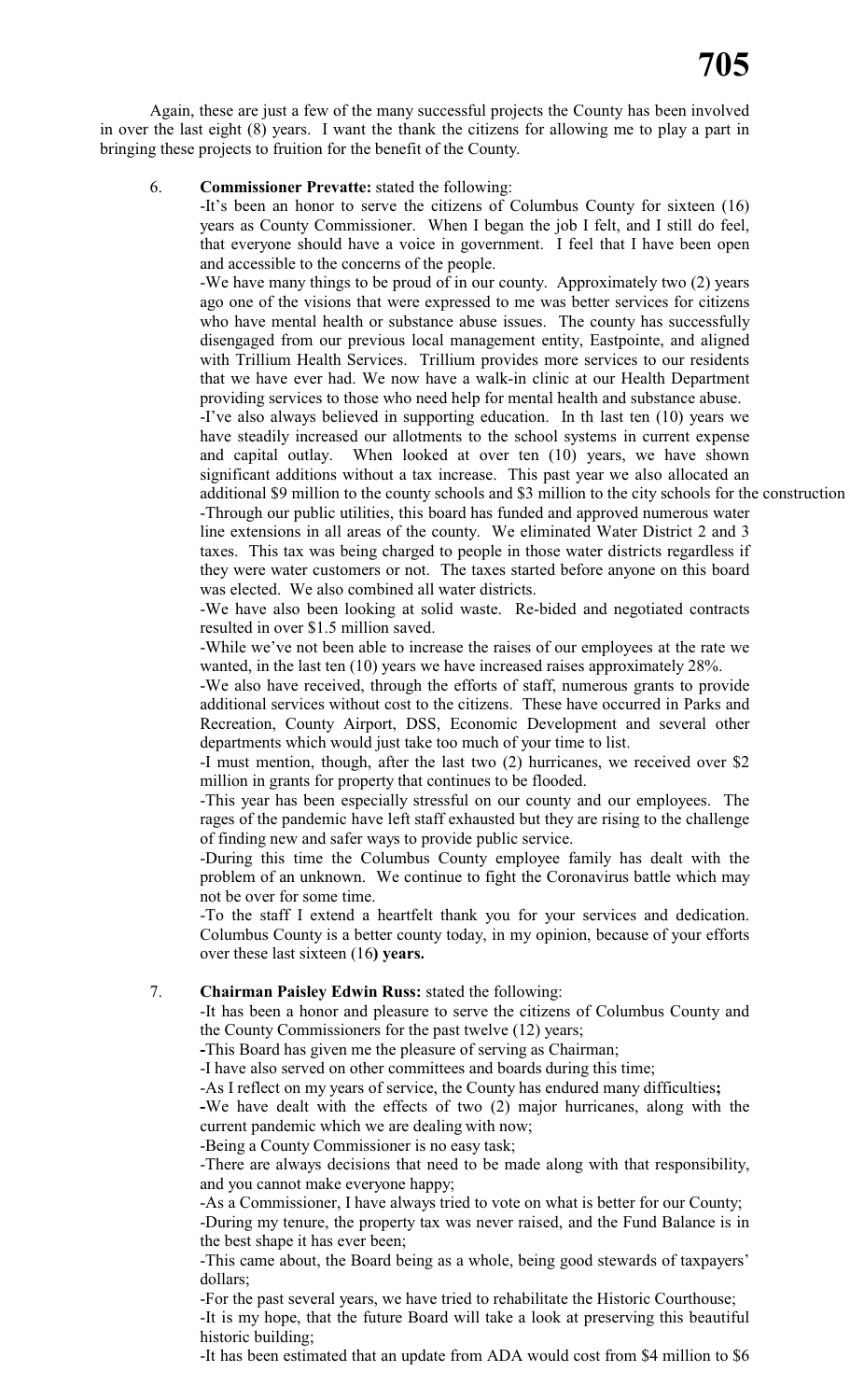million;

-Several years ago, the County set aside \$1.9 million from the sale of the Georgia-Pacific to be used for the Historic Courthouse;

-Some repairs have been made to the building, and we still have \$1,681,000 that can be used with those funds;

-Our County still needs additional space, and the Historic Courthouse could be used to supply some of the additional space that is needed;

-I have enjoyed working with the people of Columbus County, and I will miss the County employees the most;

-Columbus County has the best group of employees that put their hearts into this county;

-I have established good friendships with the County employees;

-I love Columbus County and I look forward to seeing this county to thrive and grow; **and**

- -I wish this Board the best for the future, and may God bless you.
- **C. County Manager (Michael H. Stephens):** handed a letter to Chairman Russ and requested that he orally read the following letter.

Columbus County Administration

November 16, 2020

Commissioner Edwin Russ, Chairman Columbus County Board of Commissioners 111 Washington Street Whiteville, North Carolina 28472

# **Re: Resignation**

Dear Chairman Russ and Board of Commissioners:

Please accept this letter as notification that I will be retiring as Columbus County Manager, effective at the close of the workday on Monday, November 30, 2020.

Sincerely, /s/ **MIKE STEPHENS Columbus County Manager**

- **D. County Attorney (Amanda B. Prince):** stated the following:
	- -I would like to thank the Commissioners for their service to the County;
	- -I enjoy working with you; **and**
	- -I wish you the best.

# **RECESS REGULAR SESSION and enter into CLOSED SESSION in ACCORDANCE with N.C.G.S. § 143-318.11(a) (6) PERSONNEL:**

At 8:05 P.M., Commissioner McDowell made a motion to recess Regular Session and enter into Closed Session in Accordance with N.C.G.S. § 143-318.11(a) (6) Personnel, after a five (5) minute recess, seconded by Commissioner Burroughs. The motion unanimously passed.

# **E. CLOSED SESSION in ACCORDANCE with N.C.G.S. § 143-318.11(a) (6) PERSONNEL:**

No official action was taken.

# **ADJOURN CLOSED SESSION and resume REGULAR SESSION:**

At 8:17 P.M., Commissioner Burroughs made a motion to adjourn Closed Session and resume Regular Session, seconded by Commissioner Byrd. The motion unanimously passed.

# **READING and APPROVAL of CLOSED SESSION GENERAL ACCOUNT:**

Chairman Russ requested that Amanda B. Prince, County Attorney, orally read the Closed Session General Account. Ms. Prince orally read the following: *"The County Commissioners discussed personnel matters. No action was taken"*.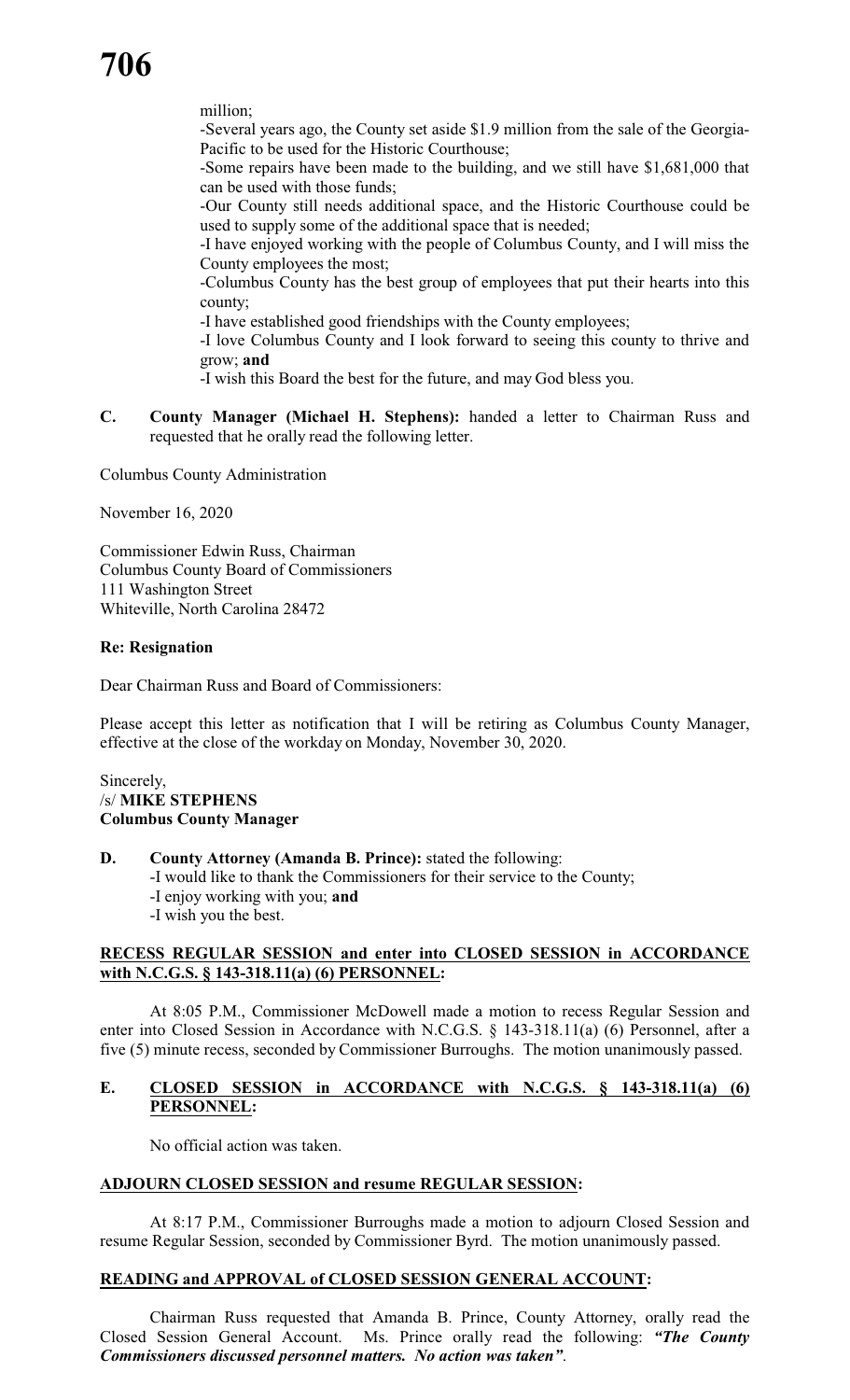Commissioner Byrd made a motion to approve the Closed Session General Account, seconded by Commissioner McDowell. The motion unanimously passed.

# **Agenda Item #28: ADJOURNMENT;**

At 8:19 P.M., Commissioner Byrd made a motion to adjourn, seconded by Commissioner Bullard. The motion unanimously passed.

**\_\_\_\_\_\_\_\_\_\_\_\_\_\_\_\_\_\_\_\_\_\_\_\_\_\_\_\_ \_\_\_\_\_\_\_\_\_\_\_\_\_\_\_\_\_\_\_\_\_\_\_\_\_\_\_\_\_\_**

# **APPROVED:**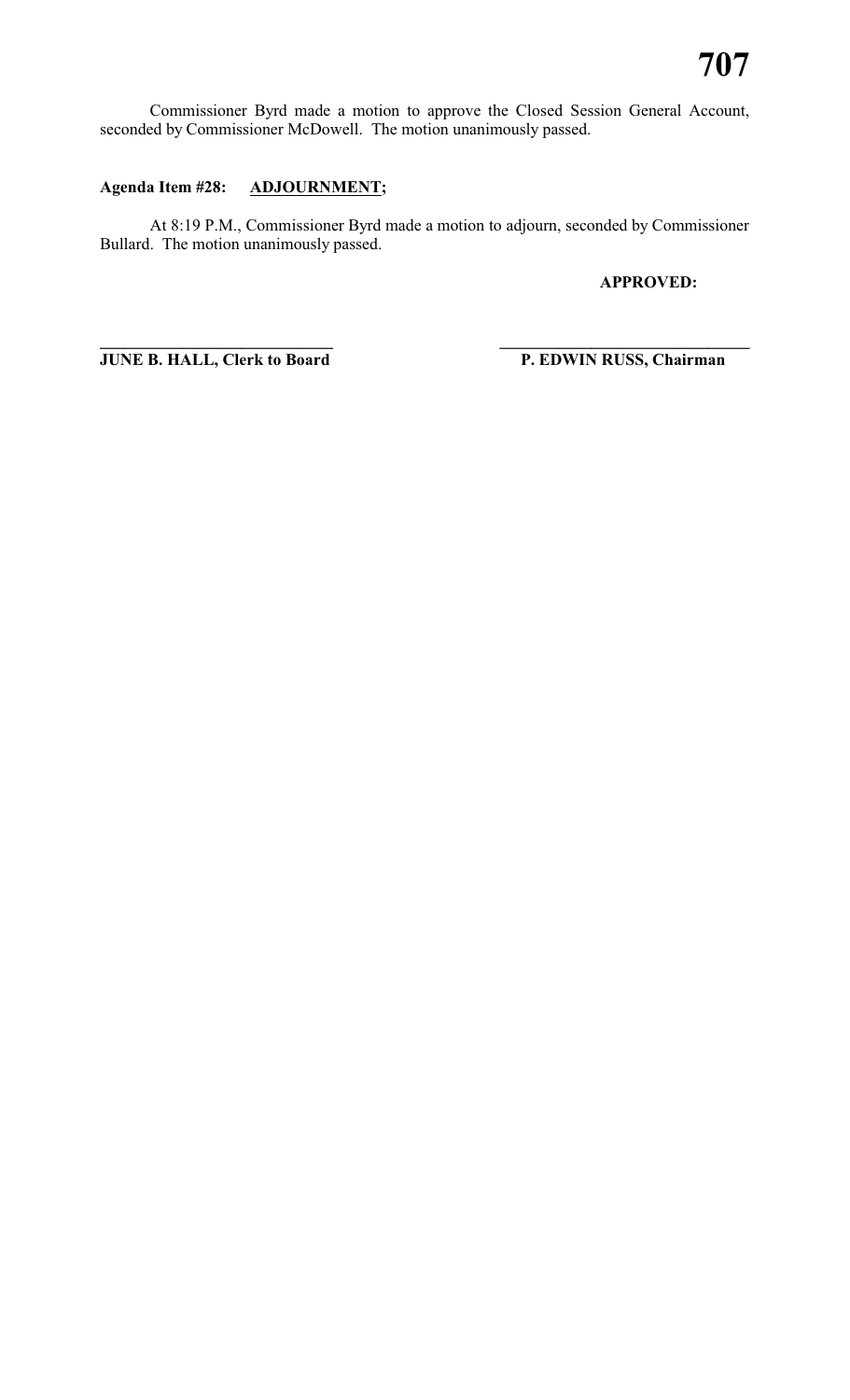The Honorable Columbus County Commissioners met on the above stated date and at the above stated time in the DempseyB. HerringCourthouse Annex, 112 West Smith Street, Whiteville, North Carolina 28472, for the purpose to act as the Columbus County Water and Sewer District I Board.

# **COMMISSIONERS PRESENT: APPOINTEES PRESENT:**

James E. Prevatte June B. Hall, **Clerk to the Board** Giles E. Byrd **Trent Burroughs APPOINTEE ABSENT:** Ricky Bullard **Bobbie Faircloth, Finance Officer** Charles T. McDowell

P. Edwin Russ, **Chairman** Mike Stephens, **County Manager** Jerome McMillian, Vice Chairman Amanda B. Prince, County Attorney

# **MEETING CALLED TO ORDER:**

At 7:19 P.M., Chairman P. Edwin Russ called the **combination meeting** of Columbus County Water and Sewer Districts I, II, III, IV and V Board Meeting to order.

# **Agenda Item#24: COLUMBUS COUNTY WATER and SEWER DISTRICTS I,II, III, IV and V BOARD MEETING MINUTES:**

November 02, 2020 Columbus County Water and Sewer Districts I, II, III, IV and V Board Meeting **(5 Sets)**

Commissioner Burroughs made a motion to approve the November 02, 2020 Columbus County Water and Sewer District I Board Meeting, as recorded, seconded by Commissioner McDowell. The motion unanimously passed.

# **ADJOURNMENT:**

At 7:21 P.M., Vice Chairman McMillian made a motion to adjourn, seconded by Commissioner Prevatte. The motion unanimously passed.

**\_\_\_\_\_\_\_\_\_\_\_\_\_\_\_\_\_\_\_\_\_\_\_\_\_\_\_\_ \_\_\_\_\_\_\_\_\_\_\_\_\_\_\_\_\_\_\_\_\_\_\_\_\_\_\_\_\_\_**

**APPROVED:**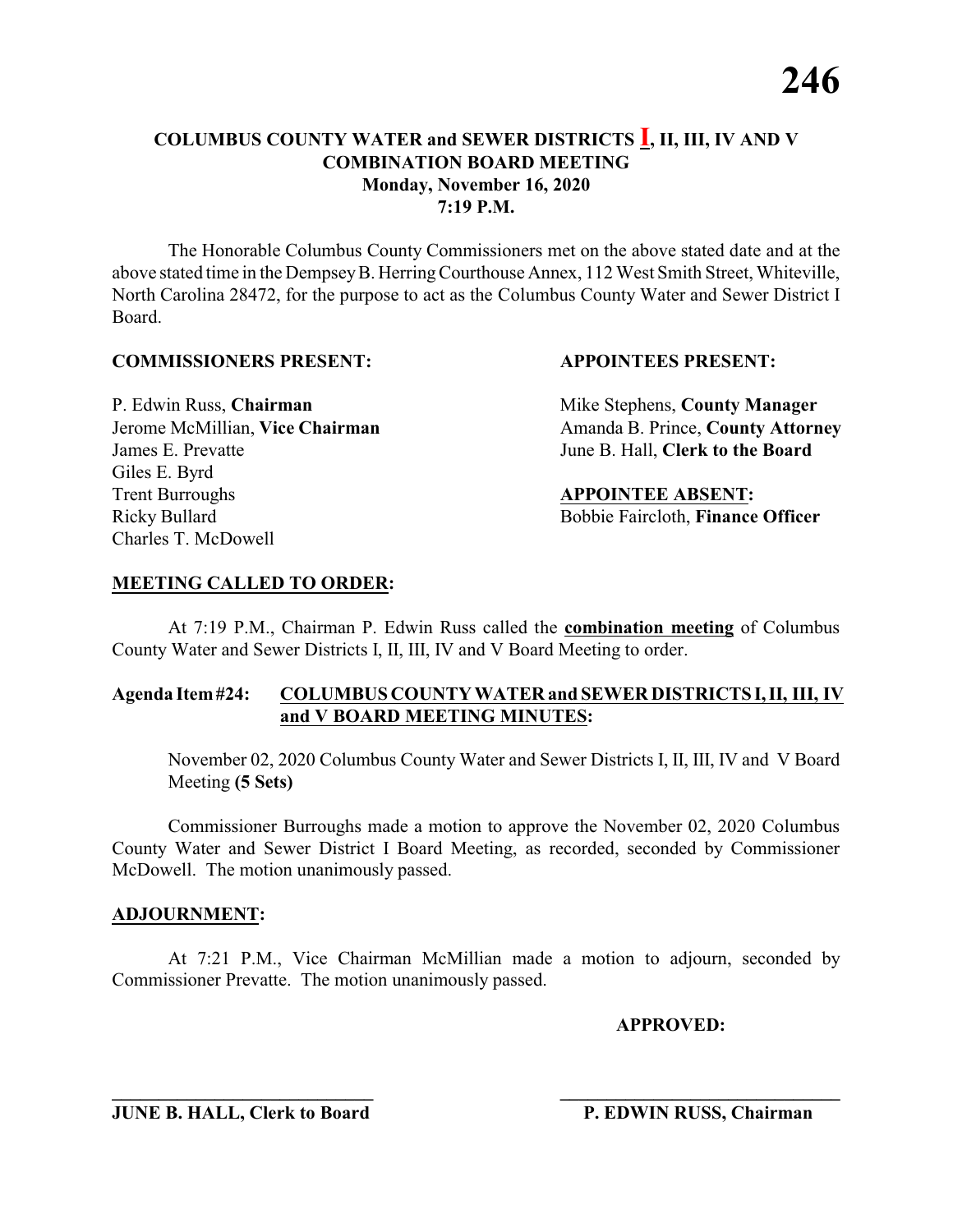The Honorable Columbus County Commissioners met on the above stated date and at the above stated time in the DempseyB. HerringCourthouse Annex, 112 West Smith Street, Whiteville, North Carolina 28472, for the purpose to act as the Columbus County Water and Sewer District II Board.

# **COMMISSIONERS PRESENT: APPOINTEES PRESENT:**

James E. Prevatte June B. Hall, **Clerk to the Board** Giles E. Byrd **Trent Burroughs APPOINTEE ABSENT:** Ricky Bullard **Bobbie Faircloth, Finance Officer** Charles T. McDowell

P. Edwin Russ, **Chairman** Mike Stephens, **County Manager** Jerome McMillian, Vice Chairman Amanda B. Prince, County Attorney

# **MEETING CALLED TO ORDER:**

At 7:19 P.M., Chairman P. Edwin Russ called the **combination meeting** of Columbus County Water and Sewer Districts I, II, III, IV and V Board Meeting to order.

# **Agenda Item#24: COLUMBUS COUNTY WATER and SEWER DISTRICTS I,II, III, IV and V BOARD MEETING MINUTES:**

November 02, 2020 Columbus County Water and Sewer Districts I, II, III, IV and V Board Meeting **(5 Sets)**

Commissioner Burroughs made a motion to approve the November 02, 2020 Columbus County Water and Sewer District II Board Meeting, as recorded, seconded by Commissioner McDowell. The motion unanimously passed.

# **ADJOURNMENT:**

At 7:21 P.M., Vice Chairman McMillian made a motion to adjourn, seconded by Commissioner Prevatte. The motion unanimously passed.

**\_\_\_\_\_\_\_\_\_\_\_\_\_\_\_\_\_\_\_\_\_\_\_\_\_\_\_\_ \_\_\_\_\_\_\_\_\_\_\_\_\_\_\_\_\_\_\_\_\_\_\_\_\_\_\_\_\_\_**

**APPROVED:**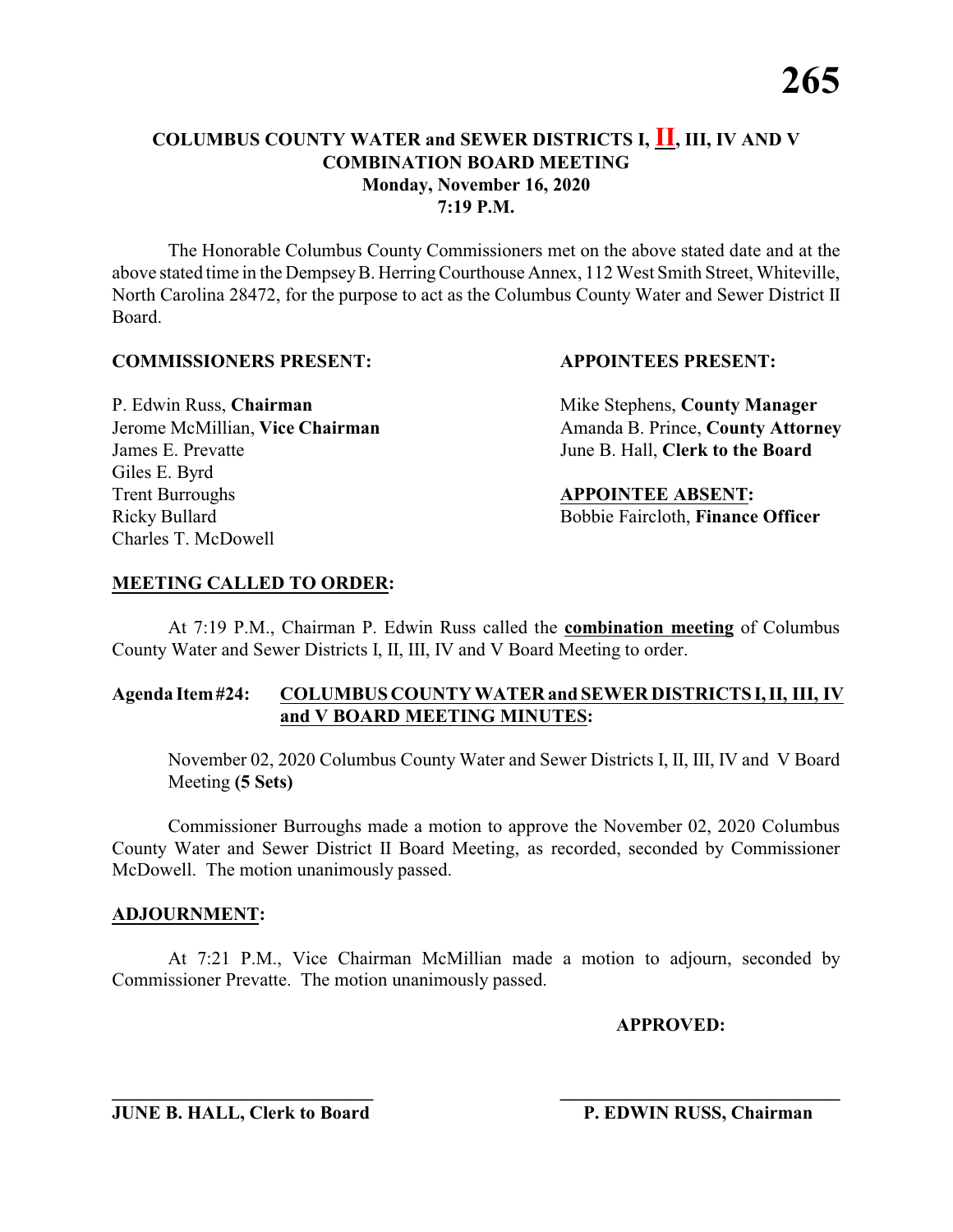The Honorable Columbus County Commissioners met on the above stated date and at the above stated time in the DempseyB. HerringCourthouse Annex, 112 West Smith Street, Whiteville, North Carolina 28472, for the purpose to act as the Columbus County Water and Sewer District III Board.

# **COMMISSIONERS PRESENT: APPOINTEES PRESENT:**

James E. Prevatte June B. Hall, **Clerk to the Board** Giles E. Byrd **Trent Burroughs APPOINTEE ABSENT:** Ricky Bullard **Bobbie Faircloth, Finance Officer** Charles T. McDowell

P. Edwin Russ, **Chairman** Mike Stephens, **County Manager** Jerome McMillian, Vice Chairman Amanda B. Prince, County Attorney

# **MEETING CALLED TO ORDER:**

At 7:19 P.M., Chairman P. Edwin Russ called the **combination meeting** of Columbus County Water and Sewer Districts I, II, III, IV and V Board Meeting to order.

# **Agenda Item#24: COLUMBUS COUNTY WATER and SEWER DISTRICTS I,II, III, IV and V BOARD MEETING MINUTES:**

November 02, 2020 Columbus County Water and Sewer Districts I, II, III, IV and V Board Meeting **(5 Sets)**

Commissioner Burroughs made a motion to approve the November 02, 2020 Columbus County Water and Sewer District III Board Meeting, as recorded, seconded by Commissioner McDowell. The motion unanimously passed.

# **ADJOURNMENT:**

At 7:21 P.M., Vice Chairman McMillian made a motion to adjourn, seconded by Commissioner Prevatte. The motion unanimously passed.

**\_\_\_\_\_\_\_\_\_\_\_\_\_\_\_\_\_\_\_\_\_\_\_\_\_\_\_\_ \_\_\_\_\_\_\_\_\_\_\_\_\_\_\_\_\_\_\_\_\_\_\_\_\_\_\_\_\_\_**

**APPROVED:**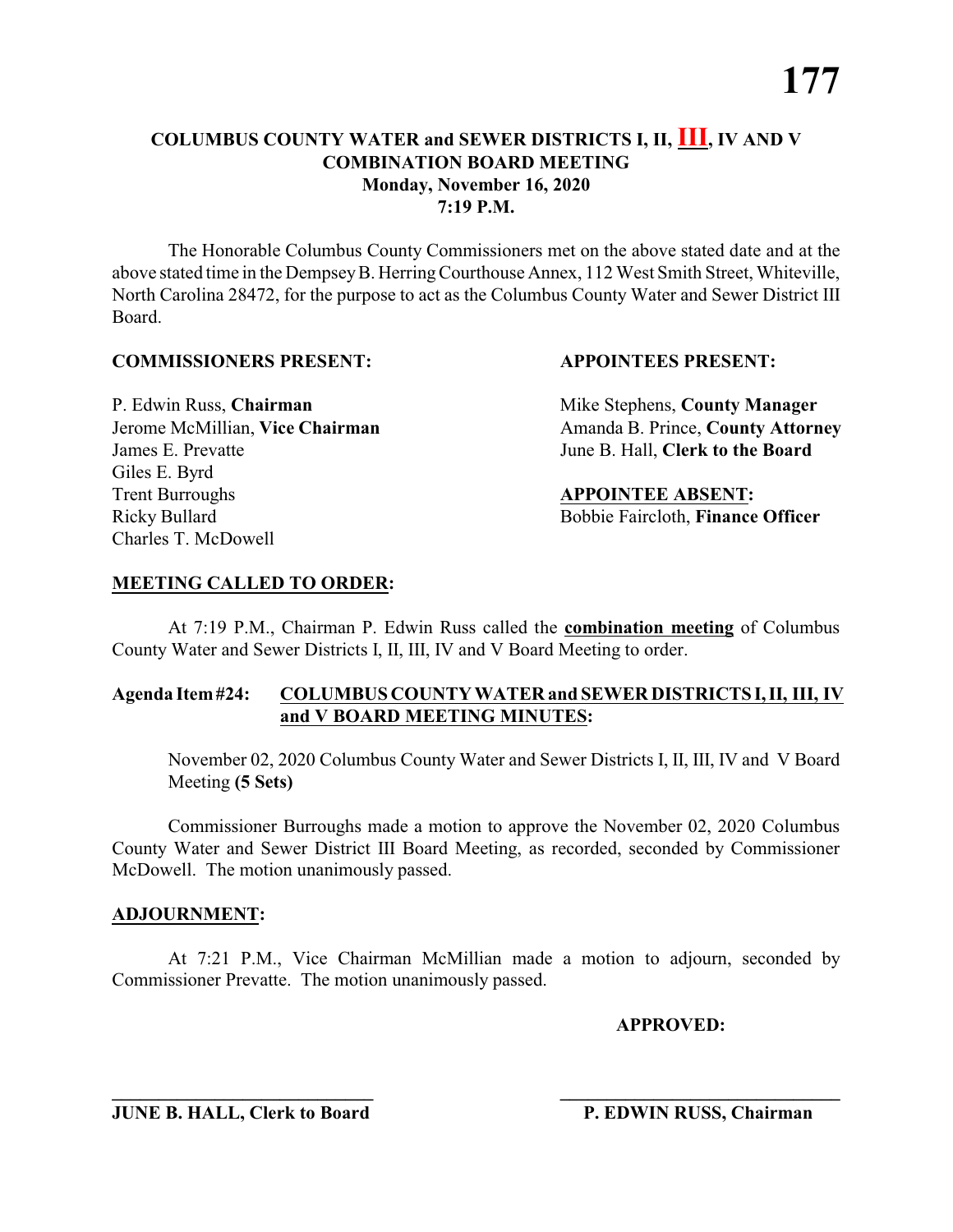The Honorable Columbus County Commissioners met on the above stated date and at the above stated time in the DempseyB. HerringCourthouse Annex, 112 West Smith Street, Whiteville, North Carolina 28472, for the purpose to act as the Columbus County Water and Sewer District IV Board.

# **COMMISSIONERS PRESENT: APPOINTEES PRESENT:**

James E. Prevatte June B. Hall, **Clerk to the Board** Giles E. Byrd **Trent Burroughs APPOINTEE ABSENT:** Ricky Bullard **Bobbie Faircloth, Finance Officer** Charles T. McDowell

P. Edwin Russ, **Chairman** Mike Stephens, **County Manager** Jerome McMillian, Vice Chairman Amanda B. Prince, County Attorney

# **MEETING CALLED TO ORDER:**

At 7:19 P.M., Chairman P. Edwin Russ called the **combination meeting** of Columbus County Water and Sewer Districts I, II, III, IV and V Board Meeting to order.

# **Agenda Item#24: COLUMBUS COUNTY WATER and SEWER DISTRICTS I,II, III, IV and V BOARD MEETING MINUTES:**

November 02, 2020 Columbus County Water and Sewer Districts I, II, III, IV and V Board Meeting **(5 Sets)**

Commissioner Burroughs made a motion to approve the November 02, 2020 Columbus County Water and Sewer District IV Board Meeting, as recorded, seconded by Commissioner McDowell. The motion unanimously passed.

# **ADJOURNMENT:**

At 7:21 P.M., Vice Chairman McMillian made a motion to adjourn, seconded by Commissioner Prevatte. The motion unanimously passed.

**\_\_\_\_\_\_\_\_\_\_\_\_\_\_\_\_\_\_\_\_\_\_\_\_\_\_\_\_ \_\_\_\_\_\_\_\_\_\_\_\_\_\_\_\_\_\_\_\_\_\_\_\_\_\_\_\_\_\_**

**APPROVED:**